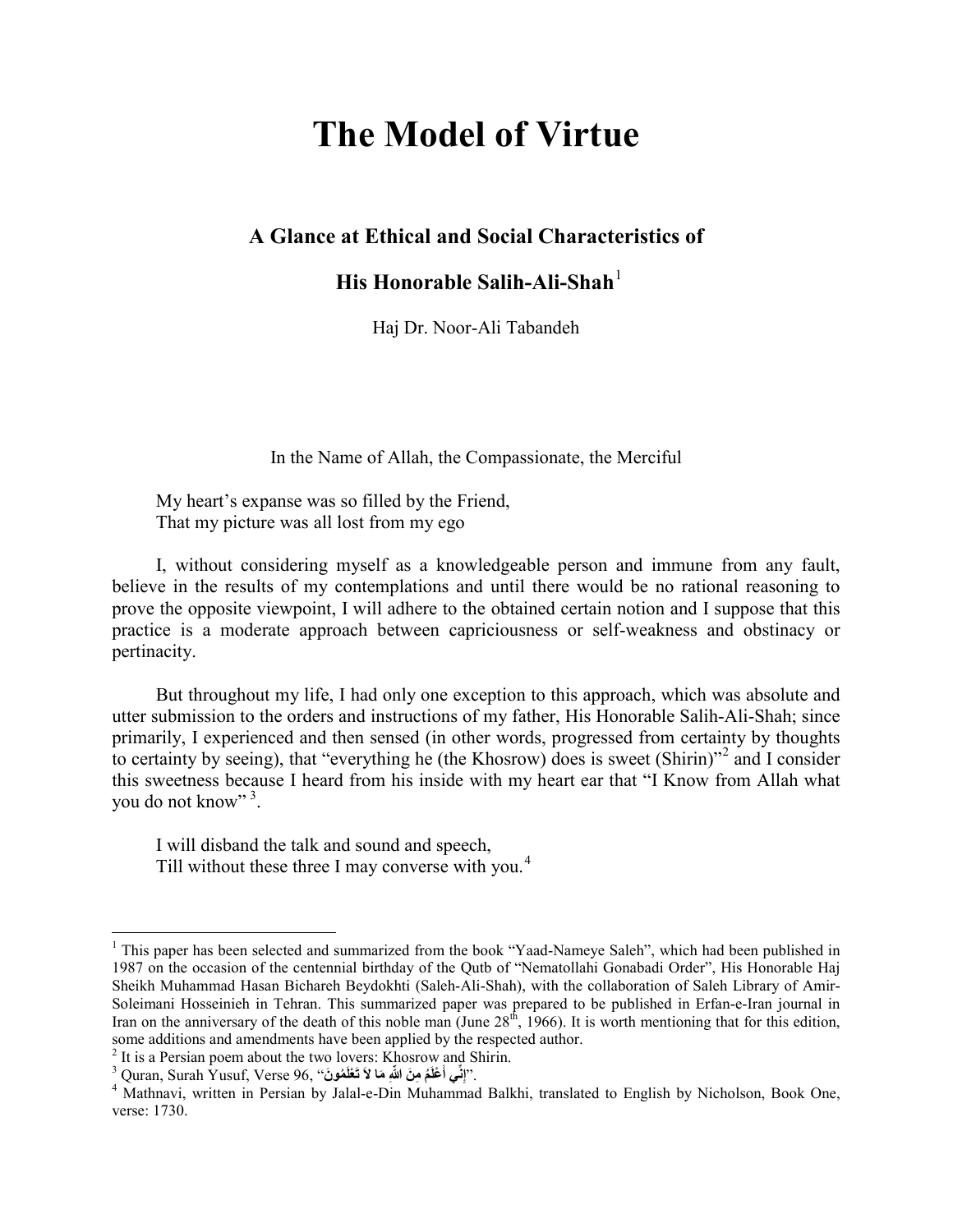Thus, I would claim that in front of him, the role of my existence and personality was lost from my ego, and I sensed his spiritual authority on myself and I was surrendered with the utmost spiritual pleasure.

I am writing this introduction rather than my own spiritual and gnostic memories of him, since in these notes; I have no intention to write any line about his spiritual standing due to various reasons, because:

How should I say, that not a vein of mine is sensible? Description of that Friend who has no peer.<sup>[5](#page-1-0)</sup>

And I just suffice that he had emptied me from myself and filled my chest space, and this very sign was enough to me. Moreover, first, I have to mention that the spiritual and gnostic issues cannot be written down and uttered, and in fact, confining those high meanings with my poor description and pen, while does not add value to them, but may weaken them:

Whatsoever I say in exposition and explanation of love, When I return to love, I am ashamed of that.<sup>[6](#page-1-1)</sup>

Secondly, since I am at a lower level of episteme, I am not only able to perceive from his eminence whatever appropriate to this level. Hence, describing them would neither benefit the high level readers, nor can present higher levels more than my episteme and therefore, could only decline the position of the matter.

Thirdly, the spiritual subjects are the clear instances of this expression that: "the number of ways to God is equal to the number of breaths of the creatures"<sup>[7](#page-1-2)</sup>. Thus, I do not aim to induce any special belief in another individual through expressing the level of my episteme and I abstain to be held responsible for inducing any belief in anyone else.

Therefore, I will write down some memories and notes related to the life in this world, his life style, morality, and in brief are the appearances of affairs, and the reader will feel the greatness and the spirituality of His Honorable according to his level of understanding.

#### **Henry Corbin, French orientalist**

During the few trips to the Europe, either for continuing my studies in the Doctorate of Law in 1957 that I succeeded in it, or for using the one-and-half-a-year scholarship from the France government, or even for sightseeing, I was in contact with the French orientalist, Henry Corbin, and I offered him the books of the late His Honorable Haj Mulla Sultan Muhammad Gonabadi (Sultan-Ali-Shah) as well as his successors, which gained his attention and he particularly showed interest in the exegesis book of "Bayan al-Sa`ada". Based on his recommendation and even insistence, I took enrolled for dissertation about the author of the exegesis under his supervision at the Institute of Advanced Researches. His interest to the issue

**.** 

<span id="page-1-1"></span>

<span id="page-1-0"></span> $^5$  The Mathnavi, Book One, verse 130.<br> $^6$  The Mathnavi, Book One, verse 112.<br>"الطَّرْقُ الَّـى اللهِ بِعَدَدِ ٱنفاسِ الخَلائِقَ"

<span id="page-1-2"></span>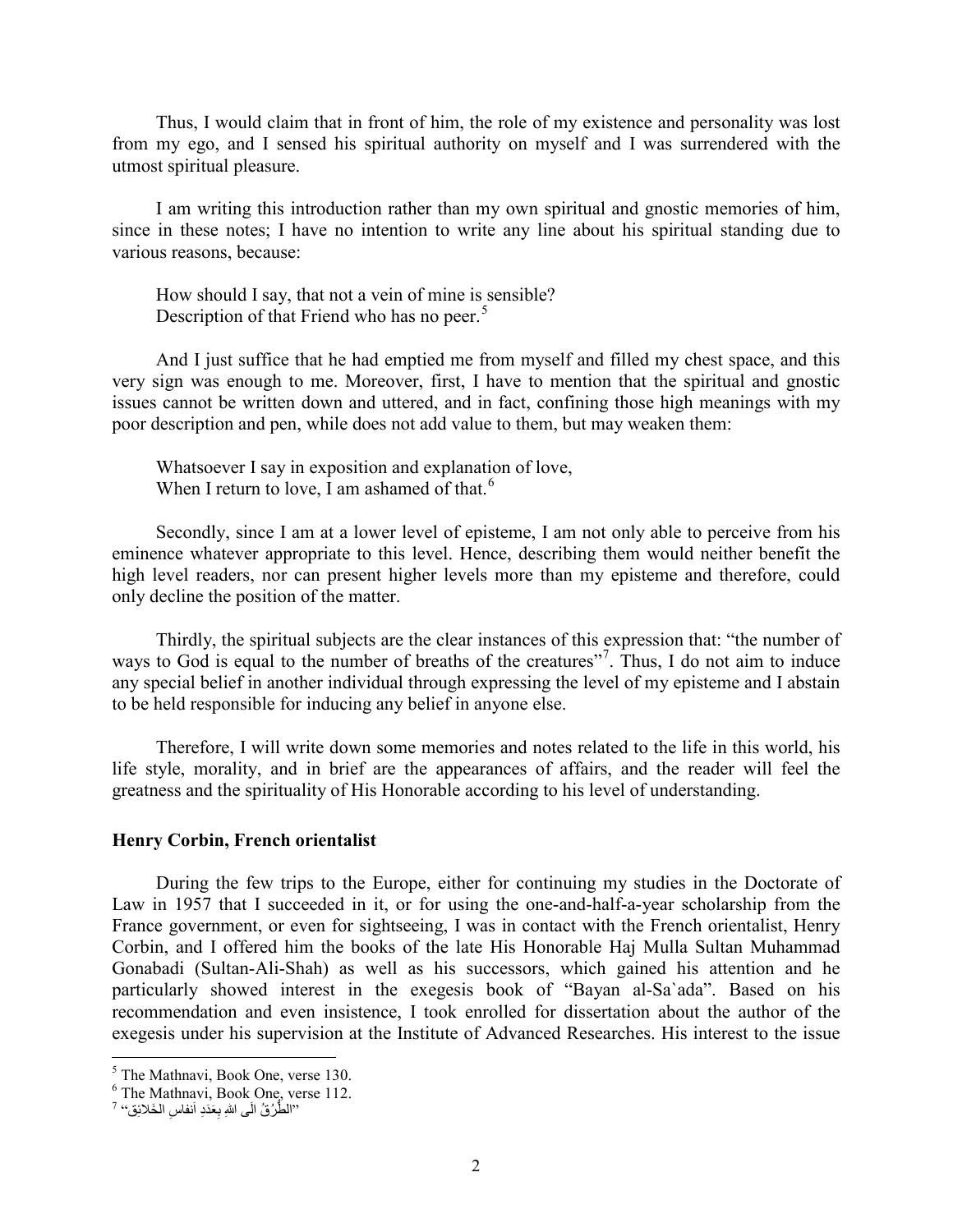was so keen that despite of expressing my difficulties for travelling to France and I stated that I am engaged with my judge career and implying that it is hardly possible to travel to France. He told me: but preparing the dissertation in Iran is feasible and would be even more suitable. So, you shall complete it there. Moreover, after preparing the dissertation, the opinion exchange between the author and supervisor (i.e., himself) can be done by post, and he promised that after completing and typing the dissertation, he will pursue the official formalities himself and following the determination of the appropriate time for dissertation defense, he would inform me and send the official invitation from the Institute (or the other relevant agencies of the France government) to me, which would grant me the payment to go to the Europe for completing and defending my dissertation at the cost of France government. Unfortunately, the dissertation was not prepared and these facilities were withdrawn, but I still have the miscellaneous notes. I provide some brief parts of those notes and I hope to God Almighty to grant success to collect and edit them, in order to present the concluding remarks as an independent book to those who are interested.

The dissertation topic was "Explanation of the Doctrine and Method of Haj Mulla Sultan Muhammad Gonabadi and His Century-Long Doctrine<sup>[8](#page-2-0)</sup>". The phrase "His Century-Long Doctrine" reflects the time interval between the guidance position of the late Mr. Sultan-Ali-Shah and the death of the late Mr. Salih-Ali-Shah, which was a hundred solar years.

Mr. Sultan-Ali-Shah appointed his clergy stepson, Mr. Haj Mulla Ali Noor-Ali-Shah, to his guidance position as his successor, and he also appointed his clergy stepson, Mr. Salih-Ali-Shah, to this position. Mr. Sultan-Ali-Shah personally and directly educated his son and grandson under his spiritual discipline in order to achieve the guidance position.

Since I have spent my lifetime under the supervision and discipline of Mr. Salih-Ali-Shah until his death, I can state that his method was exactly the same as indicated in the books of his grandfather based on high teachings of Islam and gnostic disposition. According to the olds' and elders' speeches, his way was identically the same as his grandfather and he was the manifestation of this godly school. It can be declared that he had passed most of the progression levels during his honorable grandfather's life, in a way that with a short period after his death, he possessed different positions as well as gradual guidance levels and in 1921, when he was only 22 years old and his father was still alive, his successorship was announced. In addition, when his father was still alive, he was involved and handled some issues as the successor; for instance, it is to the appointment of a position to Mr. Haj Mirza Habibollah Haeri Qazvini (Farhang) resident in Karbala, on behalf of his father<sup>9</sup>.

On the last trip of the late Mr. Noor-Ali-Shah, in which he traveled to Tehran and Kashan and was poisoned in Kashan, the late Mr. Salih-Ali-Shah did not accompany him and stayed in Gonabad. The enthusiasm to meet the father and Pir (sage), and also the difficulties in Gonabad's environment caused him to request -by telegraph- to join him in Tehran or Kashan. Mr. Noor-Ali-Shah replied: "Cease your move, head back to Gonabad… your disposition and manner is identically like the late Mr. His Honorable Sultan-Ali-Shah" –without more or less. And it was the last instruction, which indicated the behavior of Mr. Salih-Ali-Shah similar to Mr. Sultan-

<sup>&</sup>lt;sup>8</sup> Hagiographie de Hadj Mulla Sultan Mohammad, Sultan Ali Shah et une Siècle de Son Ecole

<span id="page-2-0"></span><sup>&</sup>lt;sup>9</sup> "Genius of Science and Gnosticism", Haj Sultan Hossein Tabandeh,  $2<sup>nd</sup>$  edition, p. 375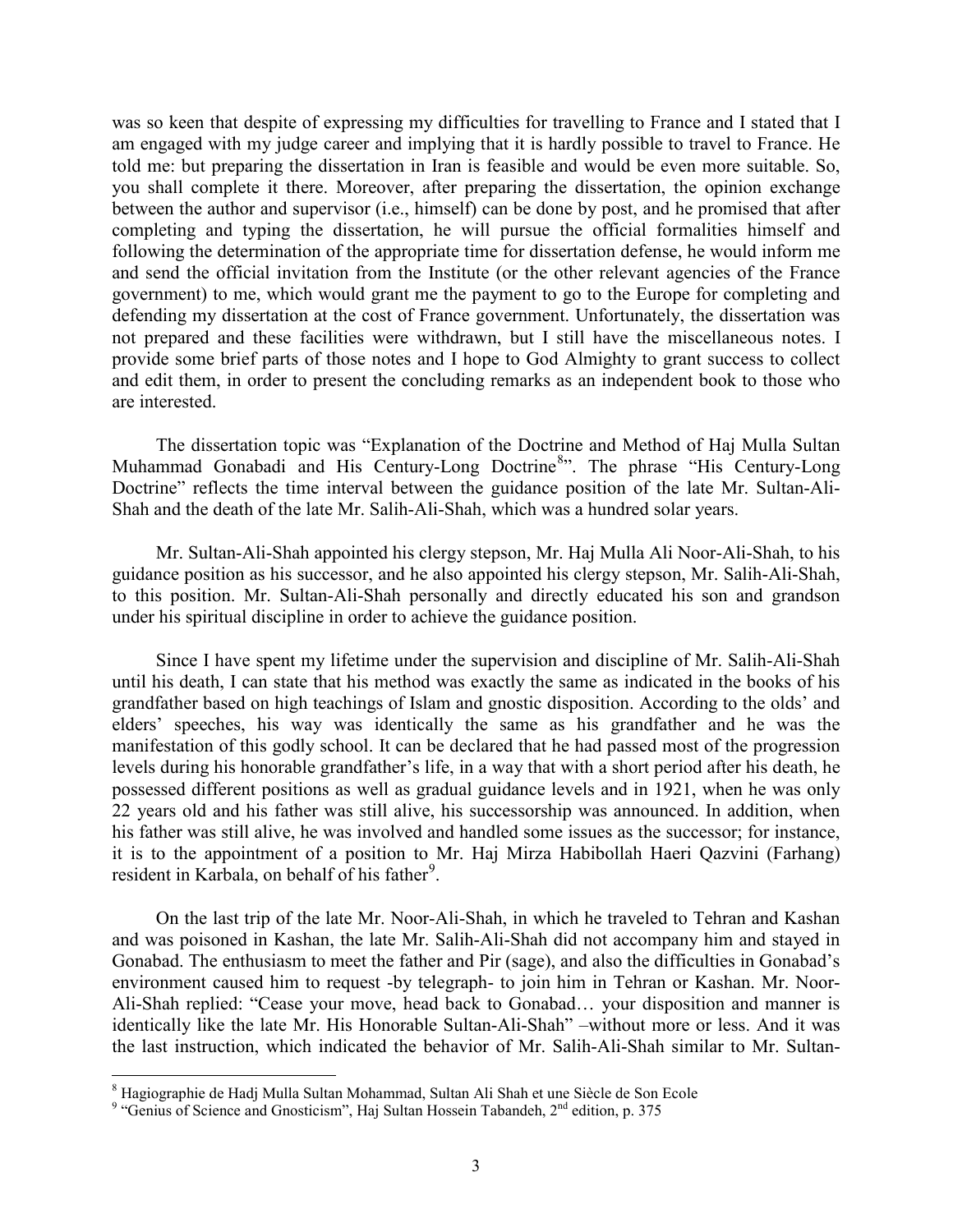Ali-Shah and this instruction was precisely executed like the other instructions.

I am sorry that I talked a lot about myself (and this perhaps will be inevitably recited). My excuse is from this perspective that in the memories that I have seen and heard, I am expressing my personal impression. In fact, whoever is looking for flower, he has to bear the branches, leafs and probably the thorns as well. Therefore, whoever who reads this paper will keep everything related to the flower in his/her heart, and will throw away or tolerate the thorns.

#### **The conduct and manner conveyance system**

Every human is educable, and training has a critical role in man and humankind community, the same as the nature, which plays a significant role.

This education, which in the spiritual and transcendental realms of Gnosticism is particularly interpreted as "conduct", is the necessary condition for spiritual evolution. In contrast, the role of nature in progressing toward God appears as "attraction", which can be explained in this way that the nature of an individual, on account of congruity with the spiritual realms and the divine love, draws him/her to the destination, even without having a complete understanding about travelling in the path, which is the same as iron that is attracted to the magnet. The attracted person can be resembled as a passenger that reaches the destination with an airplane, but s/he is not aware of the path difficulties, whereas the seeker is resembled as someone, who is headed toward the destination on foot.

A person, who is merely either attracted or seeker (although the attracted person has always a bit of conduct and similarly, the seeker person would not start to move on the way until s/he has a bit of attraction), cannot guide others. It is only an attracted seeker or a seeking attracted, who if achieves his/her high capacity, can help and guide others in their ways according to his/her level of perfection. This is what the educational psychologists say that if the education and nature are well coordinated, the individual will reach his/her highest aptitude.

Hence, it is highly essential to pay ample attention to the living environment, educations, and observations of each person. It is important to note that a person's training and observations (especially in the family atmosphere) are effective on the future thoughts and methods of every individual -and even a spiritual person- and believing in this fact will not diminish their dignities. Along with the above-mentioned facts, someone learns from well-behaved individuals and someone from the rude people, and the third from the both groups. The greats and even the Immaculates grew their divine natures with the manners and conducts and reached their own perfections.

The Prophet (PBUH) by observing the behavior of Mecca's pagans, Quraysh's cruelty and oppression, and discourteous people, learned manners, and the divine hand that created his own essence, ordered him to announce: "Say: I am a man like yourselves, but the inspiration comes to me, that your God is the one God"<sup>[10](#page-3-0)</sup>. Thus, after passing humanistic ordinary course and his divine evolution, the God made him prophet at the age of 40. Ali (AS), who was educated in the

<span id="page-3-0"></span><sup>.&#</sup>x27;'قُلْ إِنَّمَا أَنَا بَشَرٌ مَثْلُكُمْ يُوحَى إِلَيَّ أَنَّمَا إِلَهُكُمْ إِلَهٌ وَاحِدٌ'' Quran, Surah Al-Kahf, Verse 110, **َََّّ**1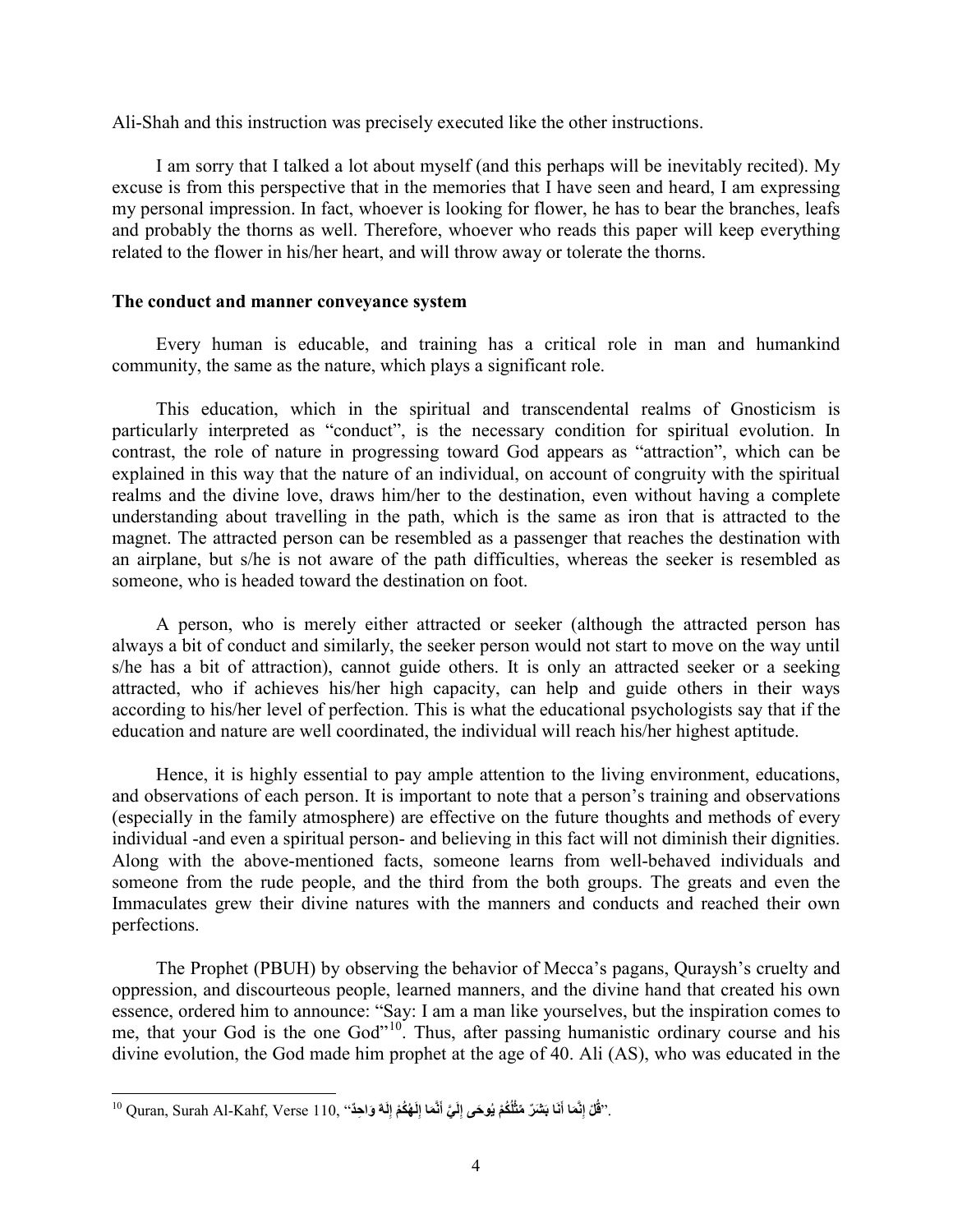Prophet's school, learned from unmannered people. Similarly, Fatima (SA) and Hassanein (Hassan and Hussein) (AS) learned from the school of prophecy and wilayah.

In fact, the human need to education would not lower the dignity of Prophets and Saints, since the God says: "And He taught Adam the names"<sup>[11](#page-4-0)</sup>, and the Prophet was missioned to announce that he is a human like the others, as well as thousands of other examples. Therefore, whatever was necessary for the human being nature were existed in them and all the natural necessities were true for them. The need for learning is a part of the human being nature, that naturally he tends to evolve.

His Honorable Salih-Ali-Shah was trained a great part of his life directly under the guidance and training of his late grandfather and his father. Similarly, the late Sultan-Ali-Shah from his early youth, and especially after entering the gnostic disposition, benefited from the presence of Haj Mulla Ali, his wife's father (the maternal grandfather of the late Haj Mulla Ali, the Second Noor-Ali-Shah). Hence, he learned the conduct and educational levels from him. Therefore, in many affaires and social impressions, some similarities and unities are observed and since stating all of them may lead to prolongation, I express three instances of the approaches of His Honorable Salih-Ali-Shah, His Honorable Sultan-Ali-Shah, and the late Haj Mulla Ali in the field of social and economic issues in the following:

## **Simplicity and plainness in life**

The late Haj Mulla Ali, who was among the great religious jurisprudents and a pious, was the community prayer imam of the Beydokht mosque. He entered the world of Gnosticism and had gnostic disposition and was trusted and respected by all the local people, so that his tomb is still blessed and visited by the residents. Mr. Sultan-Ali-Shah after obtaining the *Ijtihad* degree in jurisprudence in narrational sciences and was specialist in rational sciences, entered the world of Gnosticism and started his spiritual journey. In these days, when the late Haj Mulla Ali saw Mr. Sultan-Ali-Shah as his kinsman a very talented and capable individual, while valuing his entrance to the realm of Gnosticism and feeling spiritual congruence, chose him to marry her daughter and brought him from the city of Nodeh of Gonabad to Beydokht and took him under his own training in order to make him known to the community and also closely supervise his conduct. The late Zahra Beygum, the daughter of His Honorable Sultan-Ali-Shah and the maternal grandmother of the author, after expressing this matter, quoted a story as provided in the below:

The late Haj Mulla Ali, similar to the tradition of the majority of people in that time, used to serve boiled green cumin (*Kerabih*) instead of tea, and raisins instead of sugar cubes, for the guests. From a coffee pot, which was boiling in his own room, he poured *Kerabih* in the ceramic bowls and served to the guests personally. Mr. Sultan-Ali-Shah, who was young and newlywed in those days, used to help him in serving.

The government officials (including the governor) and vicegerents, in the beginning of their service periods in the region, used to visit Haj Mulla Ali. Once a new ruler had come to

<span id="page-4-0"></span> $^{\text{11}}$  Quran, Surah Al-Baqarah, Verse 31, ''فَالَّمَ أَلَمَ الأَسْعَاء $^{\text{21}}$ . **َ**1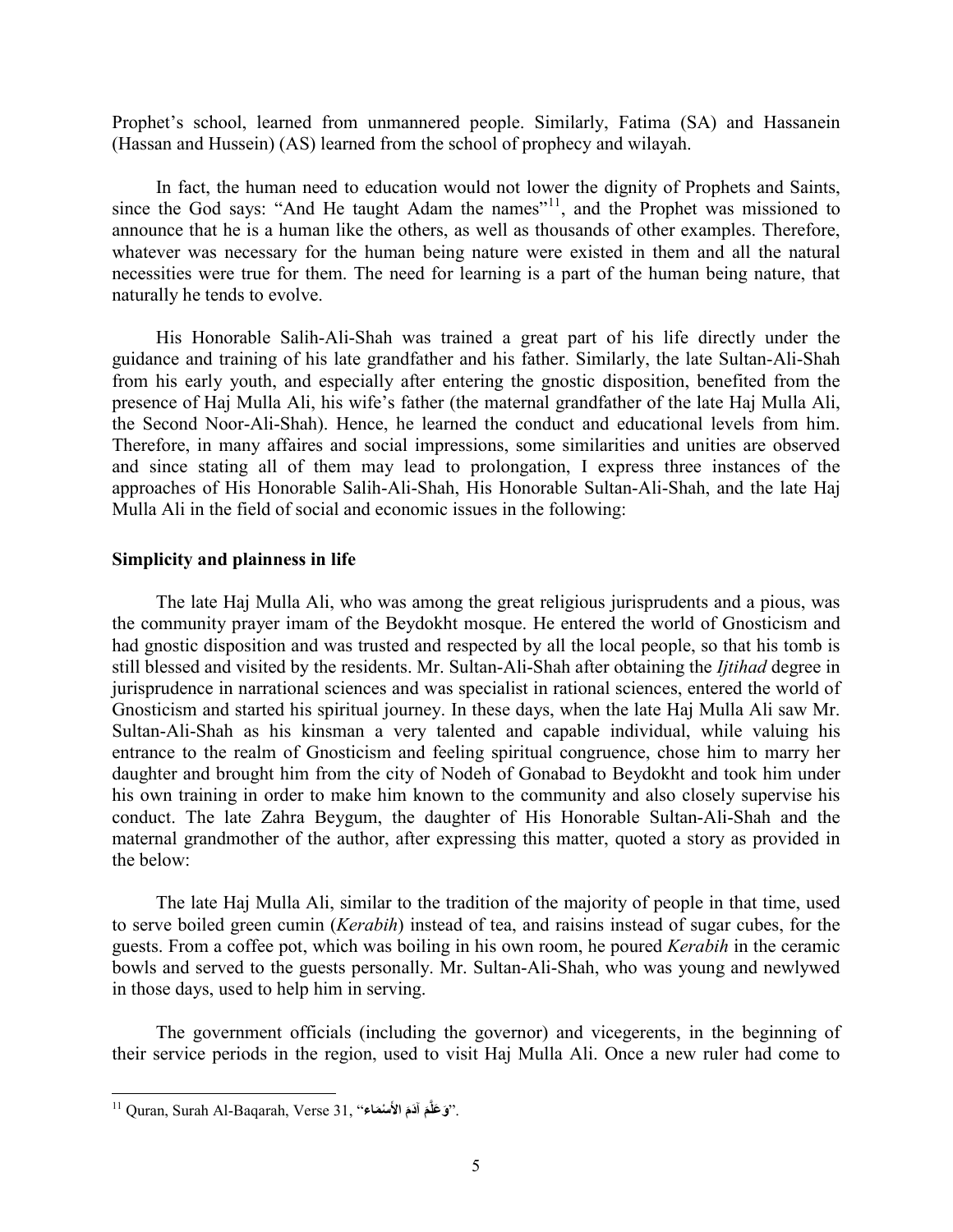meet the late Haj Mulla Ali, after the end of the meeting and when he left the place, Mr. Sultan-Ali-Shah addressed Haj Mulla Ali in this way: "Uncle! It would be better to have a kettle and some glasses (instead of bowls) and make the tea in another room and bring them with glasses and sugar cubes for the guests such as the ruler or other similar guests". He replied "No nephew! For me, this way is good enough".

The late Haj Muhammad Sadiq Saeidi Moein-ol-Ashraf (the husband of His Honorable Salih-Ali-Shah's sister) quoted a story from Sultan-Ali-Shah during his guidance, as follows:

A poor man from Tehran or one of the other towns came to visit His Honorable Sultan-Ali-Shah in Beydokht. Since he was a mason and was interested to serve in some way through his profession, asked him to plaster the outer yard rooms, which were the place for men reception and all were covered with straw-clay. He did not agree. The aforesaid repeated his request several times, but he (maybe with gratitude for his kindness) didn't permit.

One day, for checking purposes, he went to his farms, located outside of his home town, Beydokht. The mentioned worker, who knew the long distance and expected him not to come back before the sunset, had prepared some plaster and started to whiten the walls with this hope to make him happy when he returned. He had not entirely completed one room that he came back (maybe in the middle of the way, he had changed his mind and returned). When he entered and saw that one room is almost done, told the mason harshly: "who has given you the permission to do this? Immediately, undo whatever you have already done and scratch the walls plaster". The dervish, with great sadness and regret, was surprised to see such a behavior in contrast to his expectation and started to scratch the plaster. After returning the room back into its primary state (or maybe on the next day), His Honorable Sultan-Ali-Shah praised him with smile and cordiality and told him: "If I have the intention to plaster the walls (it is worthwhile to note that whitening rooms in those days was a luxurious act). I can afford it; but if I plaster this one room today, some days later, Mulla Ali (or Haj Mulla Ali, his son who was later appointed as his successor in the guidance position) will plaster two rooms, and then, the community prayer imam (Mr. Mulla Muhammad Sadr-ol-Ulama, who was his son-in-law and my maternal great grandfather) will plaster three rooms. Consequently, there will be a race in the family and then, among the Beydokht and Gonabad local people and probably between all the dervishes and therefore, it would be better for our house to be straw-clay".

Now, I have to express an introduction in order to mention another memory. In Beydokht, there were many visits to our house (i.e., His Honorable Salih-Ali-Shah's house). And often, some people used to come to our house, among which, some were peasants. Without any necessity for their work, they interestedly used to help out with the house chores like washing dishes and clothes, answering the doorbell, etc., and as a result, there were always some people like them in our house.

One day in summer holidays, I was at my father's service in our house veranda in Gonabad. We were talking about different issues. I suggested buying a large washing machine based on our requirements. He replied: "washing machine (like many other recent inventions) is a very good and useful thing, but if it is really required and does not harm others. Currently, we do not need any washing machine and if we buy it, she (referring to one of the peasants who was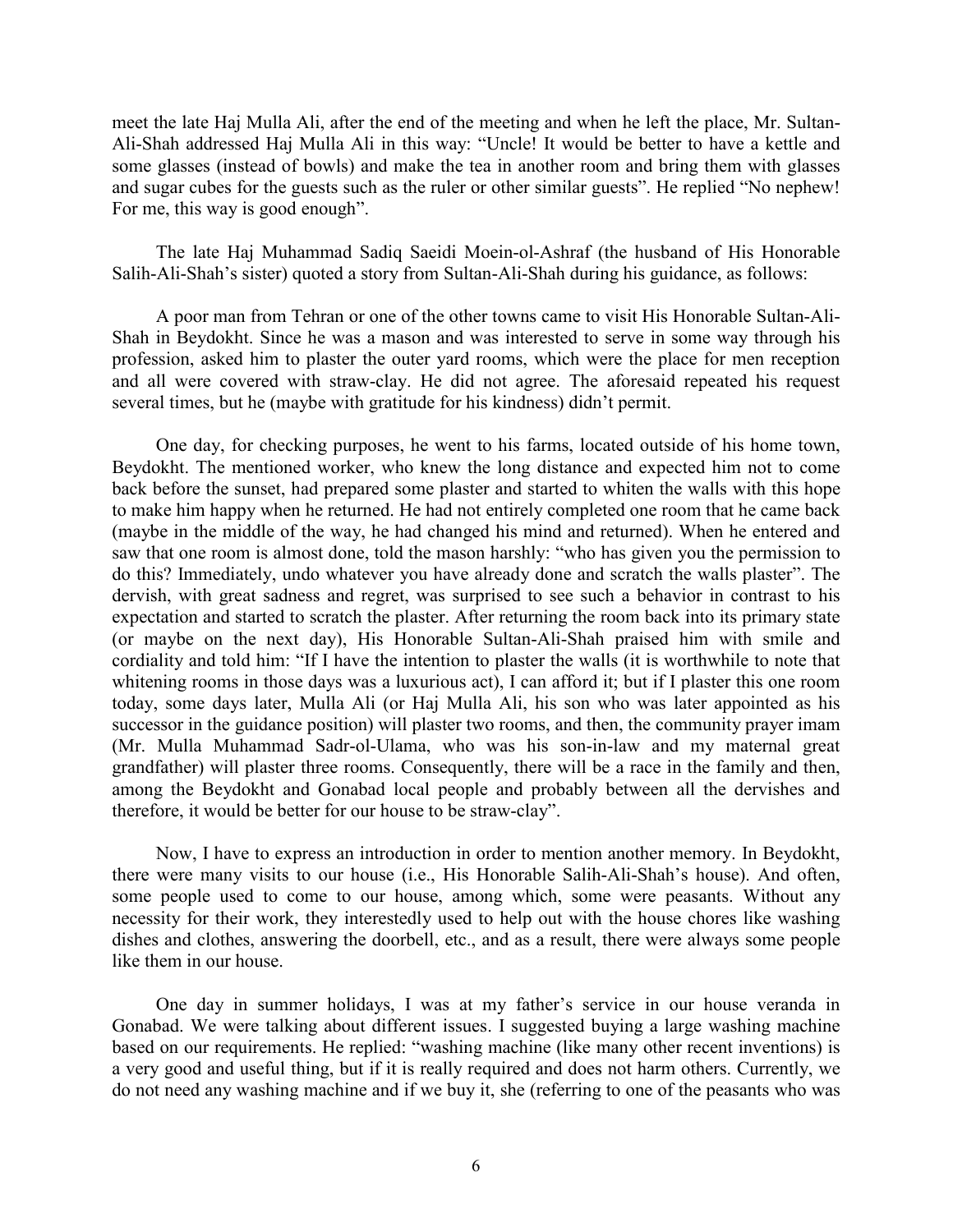washing the clothes) will get hurt". Then, he continued and explained: "At the present time, the general condition of the society has led to the situation that this woman is unemployed. She knows that in our house, due to the great number of children and visits, there are always some jobs to be done. Although there is no need for her work, she still considers here as her home and comes here without any humiliation and indignity. She works here and even eats what we ourselves eat at lunch and when she gets paid, she considers it as the wage. Thus, in such circumstances and because of the abundance of un-employed workers, using a washing machine for me has no necessity and becomes to be luxurious".

We can deduce two conclusions from this memory: firstly, his theory and method for offering financial aids to the poor (I will separately and completely describe this topic by addressing few other memories) and secondly, his recognition between the necessary and luxurious goods, and his avoidance from the consumption economy, for which, I will mention two other stories followed by some statements in this subject.

If you gather these three cases together, a series of a kind of social and economic understanding can be reached and also the way to convey manners, beliefs, and morality can be exposed.

Today's world has become the world of materialism and consumption economy. The human being is going after higher welfare and gradually will turn out the things currently considered as luxurious or unnecessary, to become requirements. Every day, he adds something to his demands and when alongside these increasing needs, the mankind is unable to provide the means to fulfill the needs of all people, there will be social revolts, revolutions, moral decline of the human societies, and cruelty and oppression, or the materialistic economy will cause a great gap between the social classes. The Prophet Muhammad says: "it is highly likely that poverty leads to infidelity<sup>12</sup>" and similarly Quran addressing: "Nay, but man does transgress all bounds, in that he looks upon himself as self-sufficient<sup>[13](#page-6-1)5</sup>, both consider the two ends of this story dangerous and a divergence from the social balance, in which the materialistic doctrines, revolutions, and tremors are born:

Tapster! Give wine in the cup of justice, so that the beggar Gather not jealousy that, the world full of calamity, he makes<sup>14</sup>.

It is the obligation of the leaders of the folks to get the people used to decrease their ceremonial materialistic needs and also themselves be good examples for their people. They must also live in a way to relieve the minds of the poor and not to make them humiliated because of their financial condition. In a famous quote from Ali (AS), he says to Abdullah Omar: "Since you are rich, eat yourself and also feed people". And when in response, he preferred piety and referred to the approach of that holiness; he replied: "I am the Leader of the Devotees and all eyes are on me; if a widow, owing to her poverty, puts only bread and salt in front of her children, she tells them: eat it, since this is the meal of the Caliph".

<span id="page-6-0"></span><sup>(</sup>Prophetic hadith) "كاد الفقر أن يكون كفرا" 12

<span id="page-6-1"></span><sup>&</sup>lt;sup>12</sup> اللفقر أن يكون كفرا<sup>،، 12</sup><br>3 Quran, Surah Al-`Alaq, Verses 6 and 7, ''كَلَّا إِنَّ الْإِنْسَانَ لَيَطْغَى، أَن رَّآهُ اسْتَغْنَى'' ,<sup>13</sup> Quran, Surah Al-`Alaq, Verses 6 and 7.

<span id="page-6-2"></span>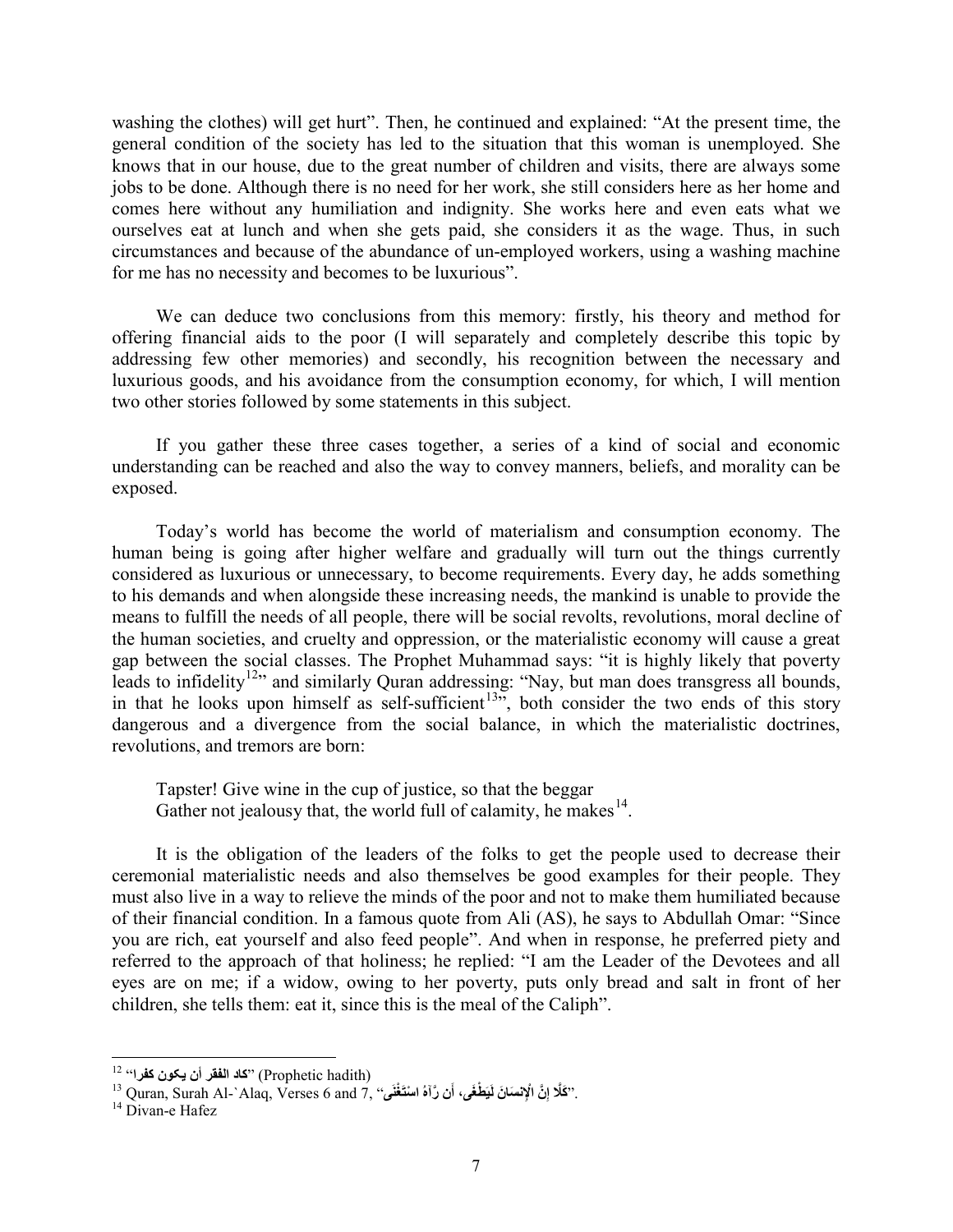In today's world, racing in consumption, advertising to make new needs, and encouraging to consume more, especially in the countries like ours, which need foreign countries to meet their needs (even for food and consuming goods), will lead to colonialism and dependency. Nonetheless, discussing about the implications and results are beyond the scope of this brief text, but the reader can think him/herself and clearly realize many of the impacts.

In such a society, where the consumption economy is dominated and affects all morals, manners and customs, avoiding luxurious behaviors becomes significantly indispensable and advertising for such an avoidance approach is among the social responsibilities of social leaders. Especially predicting this fact that this avoidance will someday become a necessity, and it is the task of leaders and guides. Great Gnostics such as Haj Mulla Ali, due to their prominence, have acknowledged this leadership task and handed it over to the future generations.

The late Mr. Salih-Ali-Shah in an instruction on November 26, 1955 addressed an issue to "dear Haj Sultan Hossein Tabandeh (god keep him healthy)", and in the end, commanded: "Do not go for luxurious things, especially at the beginning".

### **Helping the poor**

His Honorable Salih-Ali-Shah had a particular interest and care in helping and assisting the needy, and in doing that through *Wajibat* (compulsory instructions), *Mustahabbat* (recommended advices), or via the Sharia funds at his disposal, he made careful and special efforts to firstly make the payments in a hidden and unexpected way, where in some occasions, the receiver did not even become aware of the origin. Secondly, these aids were given with different justifications so that the person could not probably become aware of its nature. Thirdly, it was tried to preserve the person's dignity and avoid making him/her humiliated and hurting his/her personality.

Muhammad Hossein Salmani<sup>[15](#page-7-0)</sup>, who was his trusted and reliable worker, narrated: in my early youth when I had started serving him, one night (few hours after the sunset), he called me and another worker named Karbalaei Muhammad Deh-Marde (known as Khan, who was died almost forty and some years ago-at the time of narrating this story), and handed us a large container of sap and another large container of oil, and said: "Take them to somebody's house and leave them in front of the door. Knock on the door, and as soon as they answered, leave the place so that they could not see you when opening the door, but could see the dishes of sap and oil and take them". We set off and as usual, the alleys at night were dark, uncrowded, and without any passerby, since the local people used to sleep early at the night. When we reached the destination, we placed the containers in front of the door and knocked. As soon as we heard the owner's voice, which showed that he is coming to open the door, we left the place. But we told each other that it would be better to stay hidden somewhere to see what his reaction will be when he notices the dishes. The owner opened the door and looked around, but did not see anyone. Then, he noticed the containers in front of himself and realized that they are for him. He opened the containers and when saw the content, said to himself with a loud voice: "Thanks God! In this winter's night that I have nothing at home, I asked you for oil and sap to make

<span id="page-7-0"></span> $15$  In 1987, he was about 81 years old. 1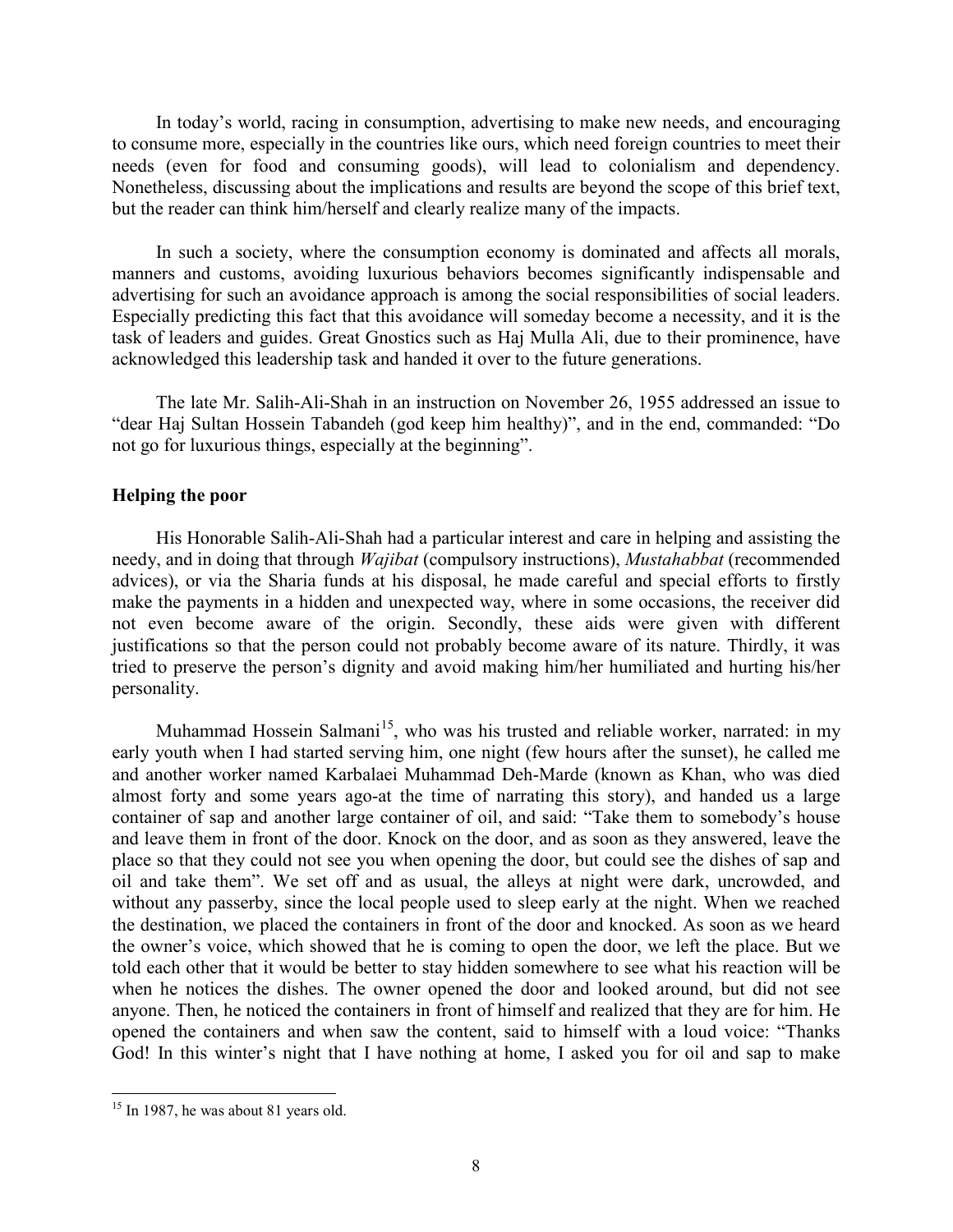*Changal*<sup>[16](#page-8-0)</sup>, and thank you for sending them".

In fact, the poor, who had no power to directly, openly or secretly, do anything, were aided. But there were some other needy, who either did not have the ability to do something to make ends meet, or despite their working ability, because of the unemployment social crisis, were unemployed and in need of assistance. These people and their needs were treated differently.

There was an old man who was a few years older than him (or it seemed so), and he was unable to do any effective work. I saw him sitting in the stream of water and washing a plume of sands. Then, he heaped the sand to be used by the construction workers and at the end of the day, he was paid 3 Rials (which was the common wage of workers at the time), despite the fact that his entire work was worth not more than half a Rial. In addition, I saw many times that His Honorable Salih-Ali-Shah, when visiting the works, stopped by him and talked about the distant past, memories of the dead, youth memories, and the old days that they had spent together. In this way, he became happy and felt the character of a gentleman as he and Mr. Salih-Ali-Shah had been playmates and they are still with each other.

For this person, the 3 Rials he made was not his wage, but was an assistance he received. But, in this way, he believed that he is doing some job and earns the money in return, and did not feel like a burden on others. Also, this behavior was a practical lesson for him and others, including all the residents of Beydokht, or the passengers and pilgrims who were always there; to not to be idle and as long as everyone has the ability, it is required to work. Added to them, if the authorities were passionate to learn, he taught them that in a society, "everyone has to work according to his/her ability and receives based on his/her demand from the community", and in such a way that no one would remain unemployed or needy.

In some cases, instead of giving charity to the patients and bad-habiting them, he provided some works and also the related wages for them, even though their work was ineffective. For example, it happened a lot that he made a fuss about the cobblestone of the alley or the house, and then, they removed the entire cobblestone and put it back again and in this way, he got a number of people to work; or for example, he ordered to destroy a wall and then, re-build it.

Thus, in the small environment of Beydokht, no by-hand-beggar would be seen, and if there was one, he was not from Beydokht, but a passenger or an immigrant who was begging.

#### **Paying attention to culture, education, and training**

He was interested and believed in teaching of maidens, and considered this verse "against them make ready your strength to the utmost of your power<sup>[17](#page-8-1)</sup><sup>,</sup> as a general instruction, which involves all the physical and spiritual forces. Nevertheless, he was a pioneer in establishing new schools and encouraging literacy, and believed that in the school of old sciences, some new sciences even very briefly and at least European languages must be taught, so that everyone

<span id="page-8-1"></span><span id="page-8-0"></span><sup>&</sup>lt;sup>16</sup> A traditional local food in Gonabad, which is made with oil and sap.

<sup>&</sup>lt;sup>16</sup> A traditional local food in Gonabad, which is made with oil and sap.<br><sup>17</sup> Quran, Surah Al-`Anfal, Verse 60, "وَأَعِثُواْ لَهُم مَا اسْتَطَعْتُم مَنْ قُوَّةٍ".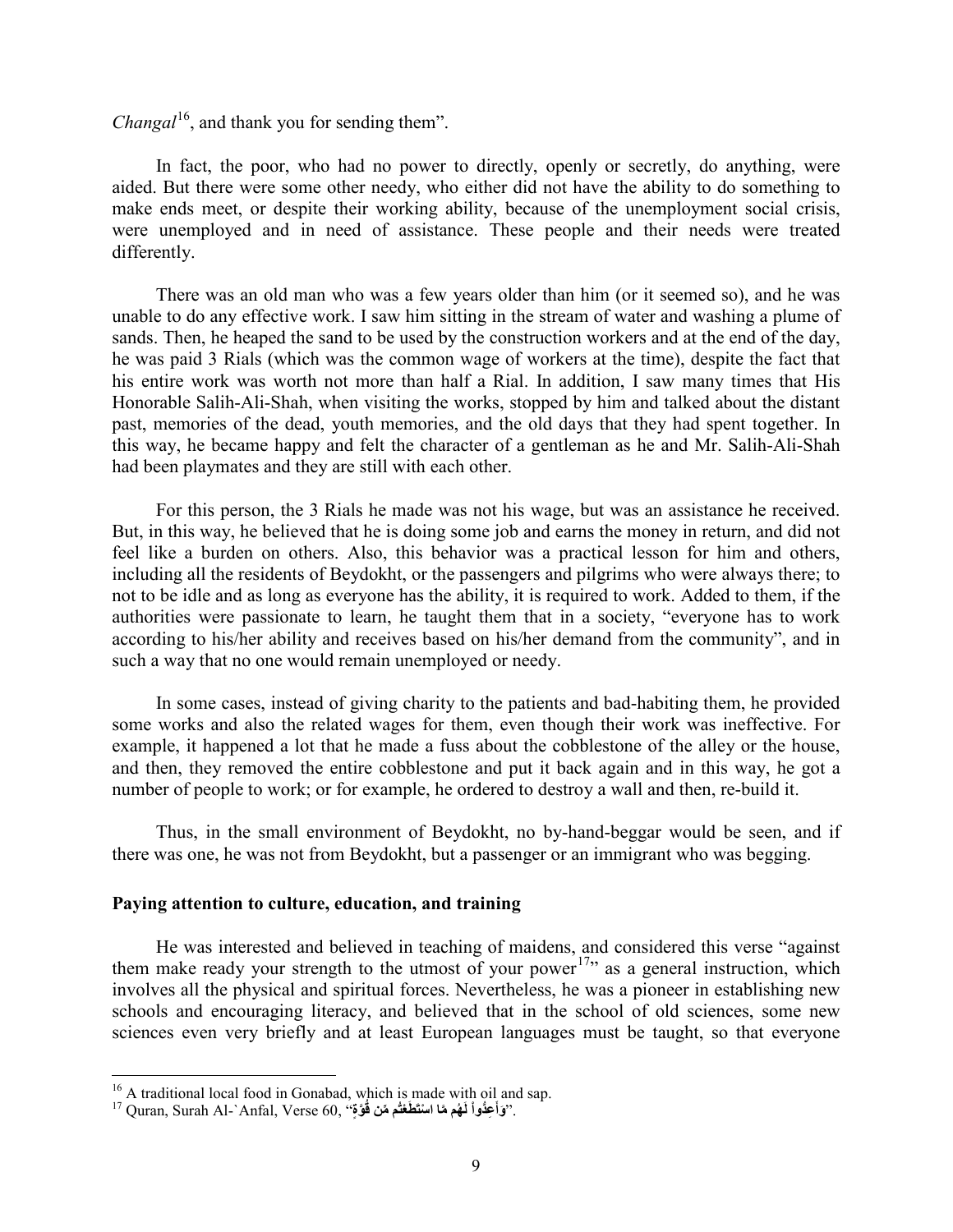could complete them later.

He himself had learned the Latin alphabet and the brief reading, which had made him to be able to read brochures. He also believed that every science and technology must be learned since any knowledge is better than ignorance. For example, he said: "From driving a car, I just theoretically knew the steering wheel, and the break and gas pedals. One day, the driver stopped the car at the col and got out of the car. Methinks that the hand brake was not pulled up correctly or it did not work well; so the car started to move down the ramp. I jumped and put my foot on the brake pedal and pulled up the hand brake. In fact, the little things I knew about driving could save the passengers' lives".

He was a protagonist in establishing new schools and he, himself, gradually instituted the elementary school and after that, the male and female high schools in Beydokht. He was pioneer in encouraging those people, who did not intend to welcome the new educational system due to ethnicity biases or enmity to the government.

He used to go to the school with some of his relatives for enrolling his children. At the end of each academic year, he used to organize a party in the school and give some presents, at his own expense, to the privileged students of different classes.

That is how all of his children have passed through the highest degrees of education. While they remained bound to his morality and were influenced by his religious moral and spiritual education; the children, themselves, made great efforts in the field of new sciences, and regardless of their paternal property and financial inheritance of father, they lived with the help of their thoughts and performance. These kinds of self-confidence and intellectual independency are their best heritage. These characteristics, whether hereditary or acquisitive, are due to that Holiness.

In this regard, he particularly paid a great attention to the education of girls and in addition to holding religious lectures with the presence of women in the adjacent hall, he used to organize some special meetings for interpretation of Quran and other programs, which were specifically held for women only.

Here, I narrate a story, which shows his attention to the future of country and next generation's education:

The late Ayatollah Haj Seyyed Reza Zanjani (may god bless him) was living in Farhang street of Tehran and was the neighbor of Mr. Salih-Ali-Shah. I knew him and had a friendly relationship with him for years. This familiarity caused that when Mr. Salih-Ali-Shah had traveled to Tehran, Mr. Zanjani expressed his interest to meet him. According to Mr. Zanjani's quote, it was their first meeting. A certain time was appointed and they met each other, and a revisiting session occurred later. After that, meeting and greeting relationships were started. The Ayatollah mentioned a story to me, which is informative and interesting. He stated:

"During the time that I was at the late Ayatollah Haj Sheikh Abdolkarim Yazdi's<sup>[18](#page-9-0)</sup> service

<span id="page-9-0"></span><sup>&</sup>lt;sup>18</sup> A religious jurist; lived in Qom, died in 1939. 1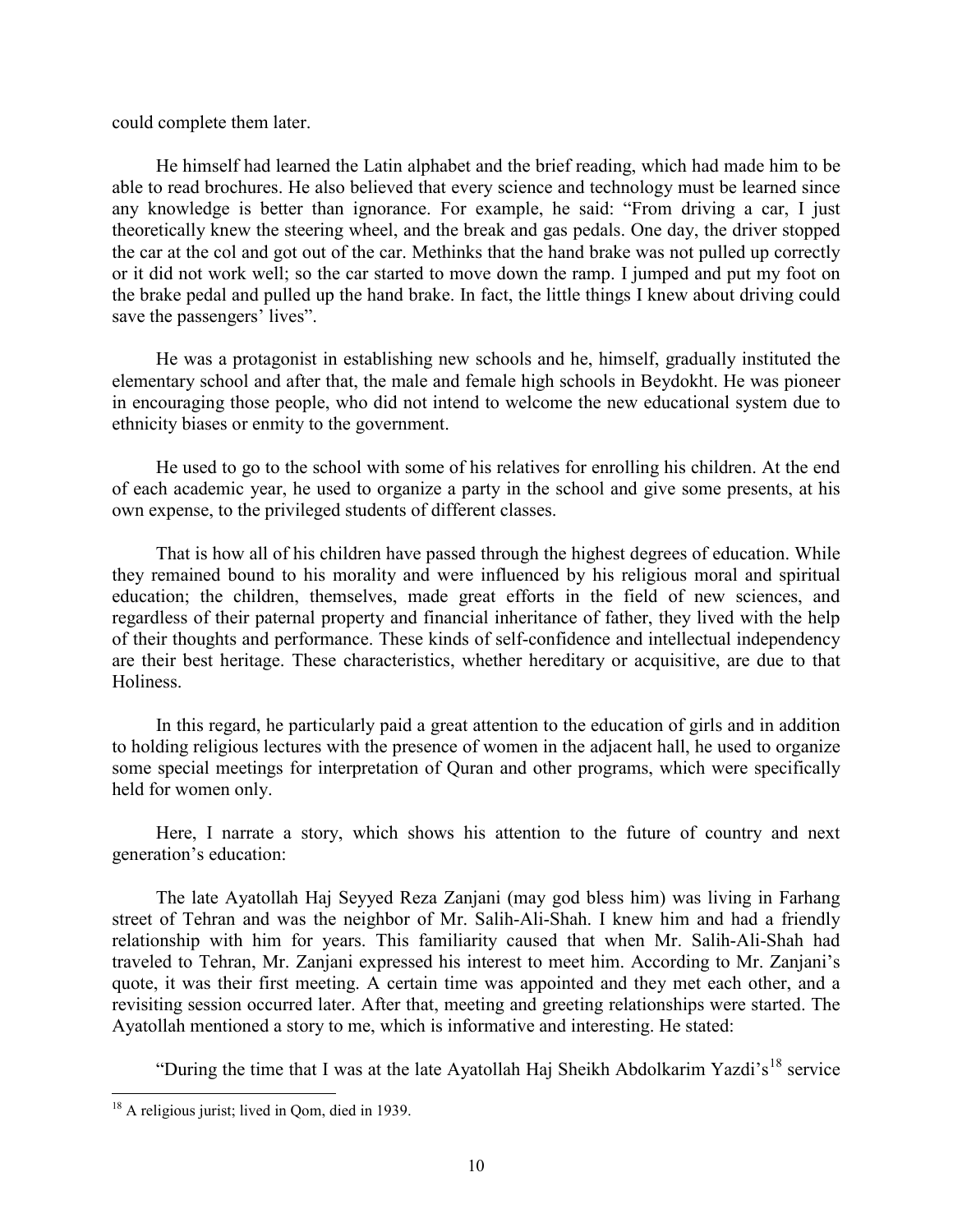and worked as the assistant, consultant and manager of his affairs, your father (he implied to me and meant Mr. Salih-Ali-Shah) was coming back from the Holy Shrines in Iraq and the late Haj Sheikh Abdollah Haeri had come to the city of Qom to welcome him. Whenever Mr. Haj Sheikh Abdollah came to Qom, I used to visit him, but during that trip, I did not do so. He sent a message that "why you did not come to meet me?" I responded that "due to the fact that you are meeting that man (i.e., Mr. Salih-Ali-Shah), I do not visit you". In an afternoon, he sent a message and stated that "now, that man is not here, you can come to meet me". I went to meet him. Our discussion and conversation lasted so long until that man came back home. It was opposite to Islamic ethics to leave the house immediately, so I inevitably stayed for some more times. Mr. Haj Sheikh Abdollah introduced me and said that "he is a jack of all trade for Mr. Haj Sheikh Abdolkarim". He asked me to say his regards to Mr. Haj Sheikh Abdolkarim and send his message to him. His message was as follows: "They (he meant the government at that time, in 1933) have intended to establish female schools, and the world requirements as well as the human beings and Iranian societies' demands are also moving towards facilitating such an action. On the other hand, girls of today are mothers of tomorrow and also trainers of the future generation and nation of Iran. God forbid, if they are trained with pessimism, immorality, or corruption, our future community will be degenerated. Whether we desire it or not, the government will do so and we cannot stop them. So, it would be better that ourselves do something and establish female schools according to the Sharia and ethical principles and take the mothers of tomorrow away from the government's control. In this regard, I would personally follow what he rules as the most knowledgeable and absolute religious authority of Islam, and would also advise everyone to do so and help in order to make this happens under his order".

When I delivered the message to Mr. Haj Sheikh Abdolkarim, he who was to some extent conservative, smiled and said: "maybe I have become too old and do not see this ability in myself to do so, or that man is too young and sensational that he has offered such a suggestion. Due to the same fact and desire that they want to establish female schools in order to capture the mothers of tomorrow, they will prevent us from any kind of interference as well".

Given his deep and special interest in the Iranian-Islamic culture, he was distressed by the fact that the lessons of new schools were gradually creating a gap between students and their Islamic and national cultural background, or at least were making the students unaware of their background.

He was caring about paying special attention to Quran exegesis courses in Islamic seminaries and also about teaching and reviving Quran in everywhere else, in order to flourish this divine book as the base for this culture. He believed that new sciences and foreign languages must be considered important in seminaries. In his opinion, new schools should deeply pay attention to ancient culture and teach old sciences at least as the history of science.

In this regard, in summer or yearly holidays during which his children were under his direct supervision, he encouraged them to learn about those old and ancient sciences related to their specific interests, thoughts, and lessons. For example, he himself taught Avicenna's medical book, The Canon of Medicine, to his children, Dr. Mohebbollah Azadeh, and Dr. Nematollah Tabandeh. He also taught astronomy to the author of this manuscript. Moreover, due to his encouragements, some of his children benefited from some course sessions of other professors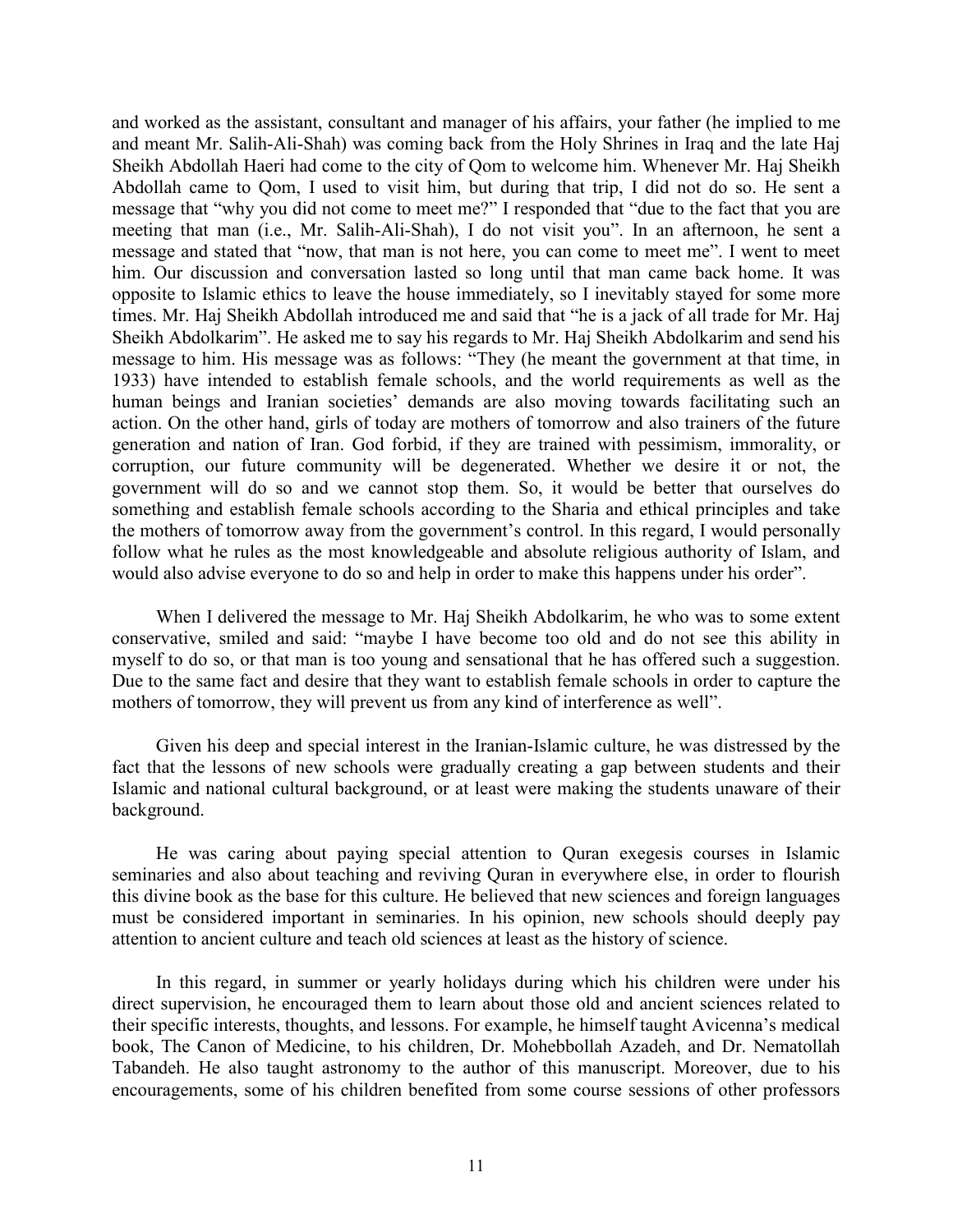addressing ancient sciences.

He was totally interested in protection and preservation of handicrafts and local arts, and believed that these arts, apart from their economic and development aspects at least show the identity of the Iranian nation and are representatives of civilization of this country and Islam. Formerly, some beautiful porcelain dishes were customarily used in Gonabad, which gradually became obsolete. He expressed that: "before the last experts die and their arts are destroyed and lost, these arts must be revitalized". Hence, with his financial and spiritual contributions, the experts re-launched the furnaces, and after long times, through receiving budgets from the government and exporting their products, the workshops could once again stand on their own feet".

## **Munificence and good morality**

His Honorable attracted and enticed all clients and guests with amiability. A guest was respected and tendered, regardless of whoever s/he was. He did not consider the guest's religion and faith, and frequently reminded us the story of His Honorable Khalilullah (AS), who forced his guest to say "In the Name of Allah". The guest refused, left the food table, and went out of His Honorable Ibrahim's house. The God called him: "we gave him food for all years of his life and did not ask for anything in exchange. But you offended him for a course of meal?" His Honorable Khalil Allah ran out for the guest and returned him back home by imploring and urging. When the guest became aware of God's expostulation with Khalil Allah, expressed his thralldom and got fascinated in him.

Dr. Pezeshkpour Mostashfi, who was one of the medical scientists and researchers, in one of his lectures, talked about the issues, which were expressed with regard to the extraordinary practices of ascetics, and stated that: "if I had not seen them with my own eyes, I could not believe. Now that I have seen their practices and believe in them, I should say that the reason behind these practices is unknown and our science has not succeeded in discovering these kinds of affairs". At the end of the lecture, I asked him a question: "Have you ever heard the stories and tales narrated about mystics? What do you know about them?" He replied: "Our knowledge and understanding are insufficient to realize and perceive these things; I will narrate a story about my encounter with your father, Mr. Salih-Ali-Shah":

"In 1954, I was studying my doctorate course in Geneva. On the Eid of Fitr day, my Iranian friends and students told me that one of the Iranian clergymen has been hospitalized in the nearby hospital. They suggested that since he is our compatriot and also a clergy, it would be appreciated to meet him for greeting the Eid". We went to the room where he was hospitalized. When we entered, we all shook hands with him and introduced ourselves. After greeting, we enjoyed and benefited from his saying and remarks. Then, one by one, we shook hands again and bade farewell, and left the room. I was the last person exiting the room. He held my hand for some seconds and asked: "What is your name?" I said my name. He responded: "I will meet you in Beydokht". I hesitated for a while and thought about the meaning of the word "Beydokht". Since I did not know that "Beydokht" is the name of a village, I could not completely understand the meaning of that sentence and thus, forgot it. Some time later, when I came back to Iran and started to work, a mission was assigned to me in the southern regions of the state of Khorasan,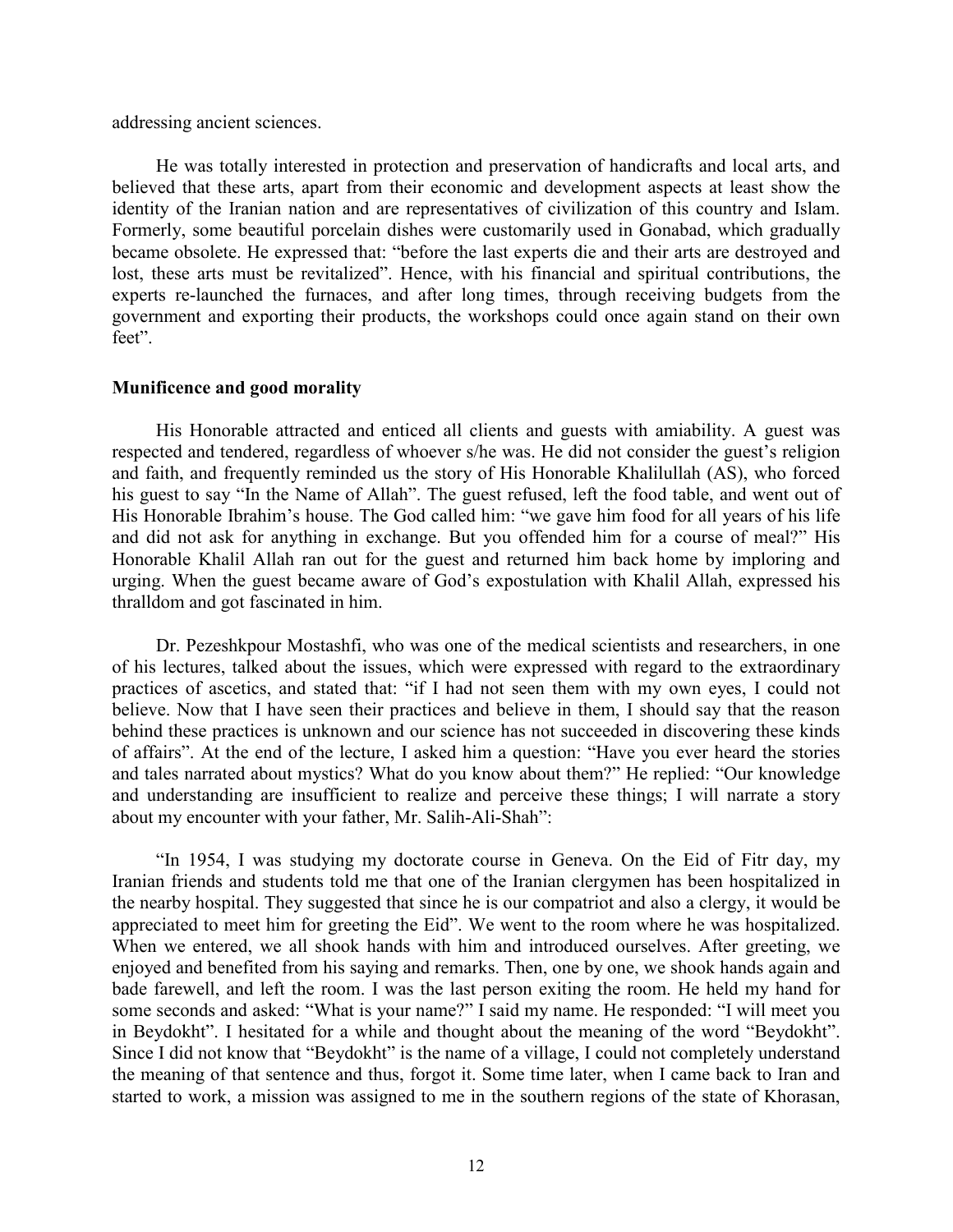near the city of Zahedan. We traveled by car. About 120 km after the city of Torbat Heydariyeh, at an early night, the car got broken down in a village. The driver said: "We desperately need to stay here, tonight". I asked for the name of the village and he replied: "Beydokht". Since there was no hotel or rest-house in that village and the only teashop did not have any clean and neat room, we got depressed and worried about what we should do. We inquired if there was any other place to go and spend the night there. They guided us to go to the outside part of "The Master's" house. We were not satisfied with this suggestion at first, because we did not want to disturb someone we did not know. But as we had not any other choice and due to the fact that they assured us that the door of "The Master's" house is open to everyone, we moved towards the place and knocked on the door. The servants admitted us and informed The Master about the entrance of guests. Just a few minutes later, he came out and I realized that he is the man I met in the hospital in Geneva. While shaking hands, he said: "I had told you that we will meet each other in Beydokht". Suddenly, I remembered that sentence, which I had forgotten because I had not understood its meaning and implication."

With regard to respecting guests and their religious beliefs and practices, I narrate a story in which I was a witness in:

#### **Negotiation with a Christian priest**

Usually, after the commemoration and memorial ceremony, which was held every Friday morning at the tomb of His Honorable Sultan-Ali-Shah and took about one or two hours, Mr. Salih-Ali-Shah used to return home and relax for about half an hour or more at home. During this time, the women who had come for pilgrimage came to visit him. Then, he used to go out to the yard and visit the followers and guests, especially Gonabadis who had come from other villages or henchmen from other towns. During the time, a book was read or some statements were expressed by him.

On a Friday, when I was in Beydokht, a mission of three or four priests stayed in Beydokht during their trip and asked to meet him. He allowed them to come over and they attended the same public session. After ordinary statements and greeting, he recited this verse: "Say: O people of the Book! Come to the common terms as between us and you: that we worship none but Allah; that we associate no partners with  $\text{Him}^{\{19\}}$  $\text{Him}^{\{19\}}$  $\text{Him}^{\{19\}}$ , and said that: "We have commonalities in this way to invite people to worship the God". Then, he recited some verses from Quran regarding His Honorable Jesus (AS) and discussed about him and the belief of Shia in infallibility of the prophets, and stated: "We know Jesus (AS) better than you do and in the way that Quran has introduced him to us; the greatness of his position is far more than what you assert. We believe in the prophecy of that Jesus (AS) who has been introduced and made known to us by Quran. We believe that Muhammad (PBUH) is Jesus's complement and supplement and we express that God has completed the divine religions by sending Muhammad (PBUH). We know Jesus (AS) according to the statements of Muhammad (PBUH) and the divine afflatus".

A priest, who was in front of the others and was the head of the mission, responded: "we also consider Muhammad a great person and a prophet, but believe that Jesus is the complement

<span id="page-12-0"></span><sup>.&#</sup>x27;'قُلْ يَا أَهْلَ الْكِتَابِ تَعَالَوْاْ إِلَى كَلَمَةٍ سَوَاء بَيْنَنَا وَبَيْنَكُمْ أَلاَّ نَعْبُدَ إِلاَّ اللّهَ وَلاَ نُشْرِكَ بِهِ شَيْئَا'' Quran, Surah `Ali-`Imran, Verse 64, ''فَلا يَا أَهْلَ اللّهَ وَلاَ نُشْرِك **َ**1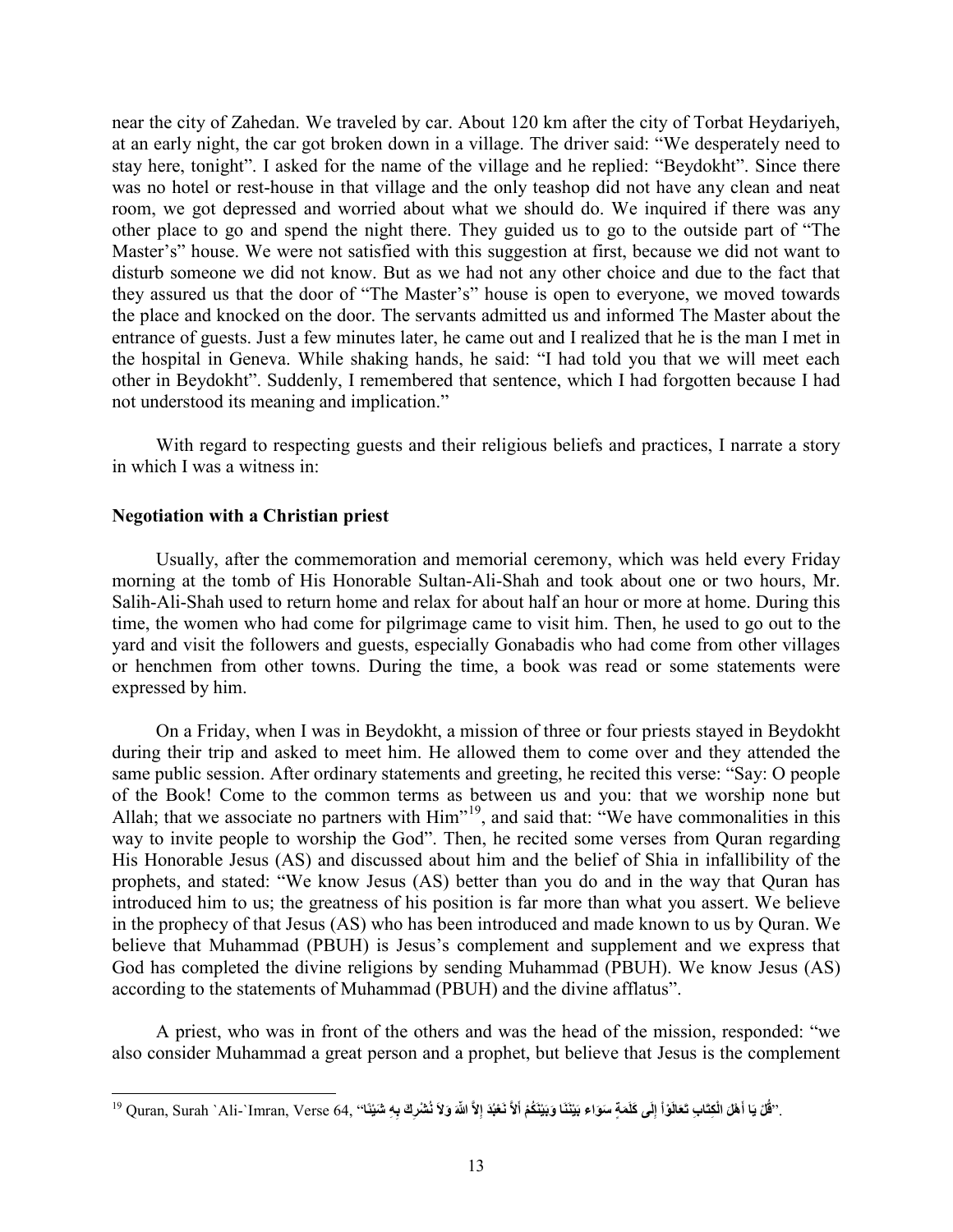of all prophets, through which the humankind will be saved by following him".

His Honorable Salih-Ali-Shah said: "I did not want to make any comparison between these two prophets, but as you brought up this issue, I briefly give a few words of explanation: the most perfect of leaders and the most absolute guide is someone that if his followers keep to his footsteps, would reach salvation. Jesus (AS) said: "If someone slapped on one side of your face, bring forward the other side to be slapped, too. And if someone stole your cassock, give him your robe, too". In the current world and given the fact that God has given time till doomsday to Satan to deceive people, can one observe this principle at anytime and anywhere? And would not such a situation cause the oppressors and tyrants to keep tyrannizing and dominating the oppressed? But our prophet expressed: "In the law of retaliation there is (saving of) life to you O ypu men of understanding!"<sup>[20](#page-13-0)</sup> This is a social rule to organize the society and for the oppressors to fear from the punishment. But he addressed the Muslims once more: "who restrain anger and pardon (all) men; for Allah loves those who do good<sup> $21$ </sup>. He orders the faithful people to bridle their anger and restraint their fury, and whenever they have a higher spiritual power, they should not only bridle the anger, but also eliminate it from the heart and forgive the blameworthy; and whenever they have more spiritual power, they are ordered to be kind with the guilty person. If we decide to impose the last stage of spiritual eminence according to the statement of His Honorable Jesus (AS) to everyone, since they cannot tolerate such principles, they will consequently disobey the rules, behave in contrast to the instructions, and gradually get accustomed to rebel against God's orders. O, with regard to this matter that Jesus (AS) did not marry anyone, would it be beneficial for the society that if all the followers pursue the same behavior or not?!

As the discussion finished, the session also reached the end and the priest asked for allowance to say a prayer. He allowed the priest to do so and the priest recited some verses from the Bible. He and other attendance participated in saying the prayer.

## **Munificence and richness**

The late Mostafa Amir Soleimani Moshir-ol-Saltaneh was the son of Alireza Azad-ol-Molk Nayeb-ol-Saltaneh. When he was young, he turned into one of the disciples of Haj Sheikh Ismaeil Dezfouli Sheikh-ol-Mashayekh, who was the chairman of the Royal Library in the Qajar era and one of the advocates of Mr. Sultan-Ali-Shah. The below-mentioned events are their own direct words or some quotes from the other audience:

The late Azad-ol-Molk was upset that his son had become a dervish and blamed him all the times, and as a result, the son was living like a rejected man. Given the respect and interest he had towards his father, he was very saddened and worried about this situation and for sometimes, he could not even eat and sleep easily. His heart was scratched and considering a verse of Quran stating "but to satisfy my own understanding"<sup>[22](#page-13-2)</sup>, he asked God to give his heart a true confidence and to direct his father about this matter. One night, he saw His Honorable Sultan-Ali-Shah in his dreams, who ordered him: "go and tell your father that the sign of verity of your way is that forty

كُمْ فِي الْقِصَاصِ حَيَاةٌ يَاْ أُولِي الأَلْبَابِ'' ,Quran, Surah Al-Baqarah, Verse 179 <sup>م</sup> **َل .** 

<span id="page-13-0"></span><sup>&</sup>lt;sup>20</sup> Quran, Surah Al-Baqarah, Verse 179, "وَلَكُمْ فِي الْقِصَاصِ حَيَاةً يَأْ أُولِيْ الأَلْبَابِ".<br><sup>21</sup> Quran, Surah `Ali-`Imran, Verse 134, "وَالْكَاظِمِينَ الْغَيْظَ وَالْغَافِينَ عَنِ النَّاسِ وَاللَّهُ يُحِبُّ الْمُ **ََّْ**

<span id="page-13-2"></span><span id="page-13-1"></span>**<sup>ْ</sup>ب َل ِ َّن ق َ ْط َمئ ِّی** ."**ل**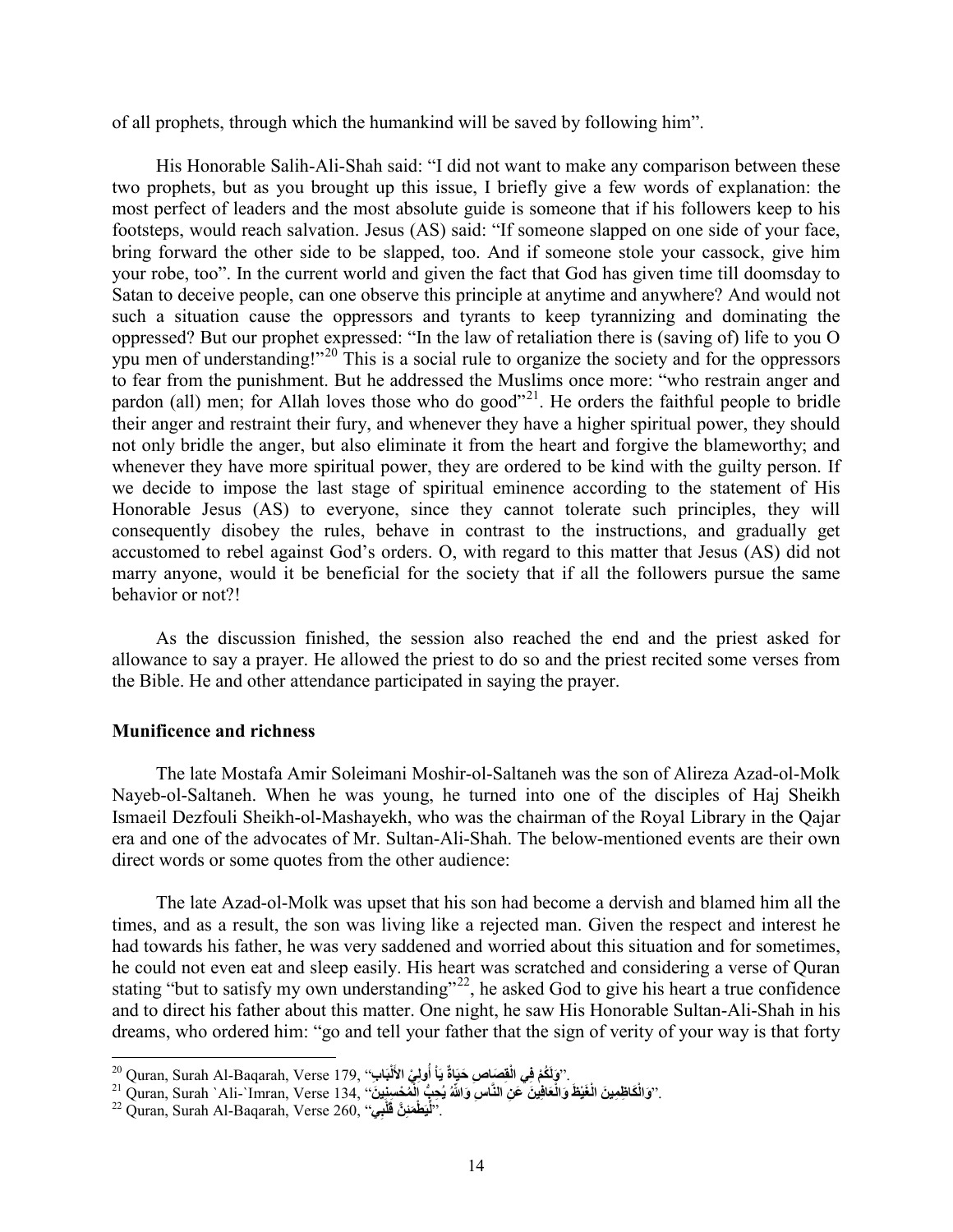nights later from now, Shah will rage against … and when the dawn comes up, they will call you. You have to go and intercede. If you will be late, he will miss his life". He woke up after this dream and saw that it is azan time for praying. As he knew that Azad-ol-Molk is an early riser, he immediately went to his father's house and asked for permission to enter. Azad-ol-Molk gave him permission, but got surprised by his sudden coming. Moshir-ol-Saltaneh described his dream. After that, Azad-ol-Molk passed days in a waiting position and his behavior towards the son remained constant at such a state. On the fortieth night, Moshir-ol-Saltaneh was passing the night waiting and worrying, and without a second of sleep, while praying before God. When the dawn came up, he heard someone knocking on the door severely. He did not wait for the servant to open the door, and ran quickly to the door and opened it. A man says that I have an immediate message for Azad-ol-Molk. The son guided the man to Azad-ol-Molk's private room and apprehensively waited at the door. After a while, Azad-ol-Molk seeming that he had worn his clothes hastily came out of the room. He looked at Moshir-ol-Saltaneh deeply and exited. Near sun rise, Azad-ol-Molk came back home and sent someone to bring Moshir-ol-Saltaneh. Unlike any other time, he behaved kindly and with respect and said to his son: "your dream truly and exactly occurred"<sup>23</sup>.

From then on, Azad-ol-Molk expressed his devotion towards his son and even, provided the royal carriage to him for visiting The Pir (sage) along with Haj Sheikh Abdollah Haeri and Haj Sheikh-ol-Mashayekh<sup>[24](#page-14-1)</sup>.

By observing these behaviors, the late Moshir-ol-Saltaneh had been disinterested in worldly possessions and according to what I heard from His Honorable Salih-Ali-Shah, Moshirol-Saltaneh had frequently asked and requested His Honorable to accept his holdings in the village of Douneh-Sar (near the city of Babol), which were quite valuable. But His Honorable had responded that: "I do not need these holdings and God has given me what I deserve for my normal family life". Thereupon, the insistence of Moshir-ol-Saltaneh were inconclusive.

This magnanimity and satiety, and also satisfaction with a simple rural life free of any luxury, not only have given some power through the spiritual and divine aspect, but also informed the advocates that their services are not for meeting personal needs and if they are accepted by God, it is due to the kindness and affection and therefore, they will be awarded by God.

The late Moshir-ol-Saltaneh had asked for a permission to decorate the inside part of Sultan-Ali-Shah's shrine with mirror. Despite his full interest in the shrine and notwithstanding that he considered himself as a servant of his shrine, he did not approve to do so and said: "We currently do not have enough budgets for maintenance costs". After several years, when the problem was resolved, due to his son's repeated requests, he permitted for decoration. Also, the same process took place for tiling the dome of Beydokht shrine.

1

<span id="page-14-0"></span> $2<sup>23</sup>$  I have heard the above story with some little differences as well, but considering the fact that these insignificant differences may have been because of the memories of narrators and did not affect the main subject, I narrated the story as stated above.

<span id="page-14-1"></span><sup>&</sup>lt;sup>24</sup> Mr. Haj Sheikh Ismaeil Amir Moezzi Dezfouli, known as "Sheikh-ol-Mashayekh", was one of the scientists, who was well-informed about the rational and traditional sciences, expert in painting and bookbinding, and unique in writing with Naskh and Nastaliq scripts, and also used to write elegant and nice poetries. He died on the 1st of Muharram, 1360 AH, coinciding with January 29, 1941 (The book Genius of Science and Gnosticism, p. 412).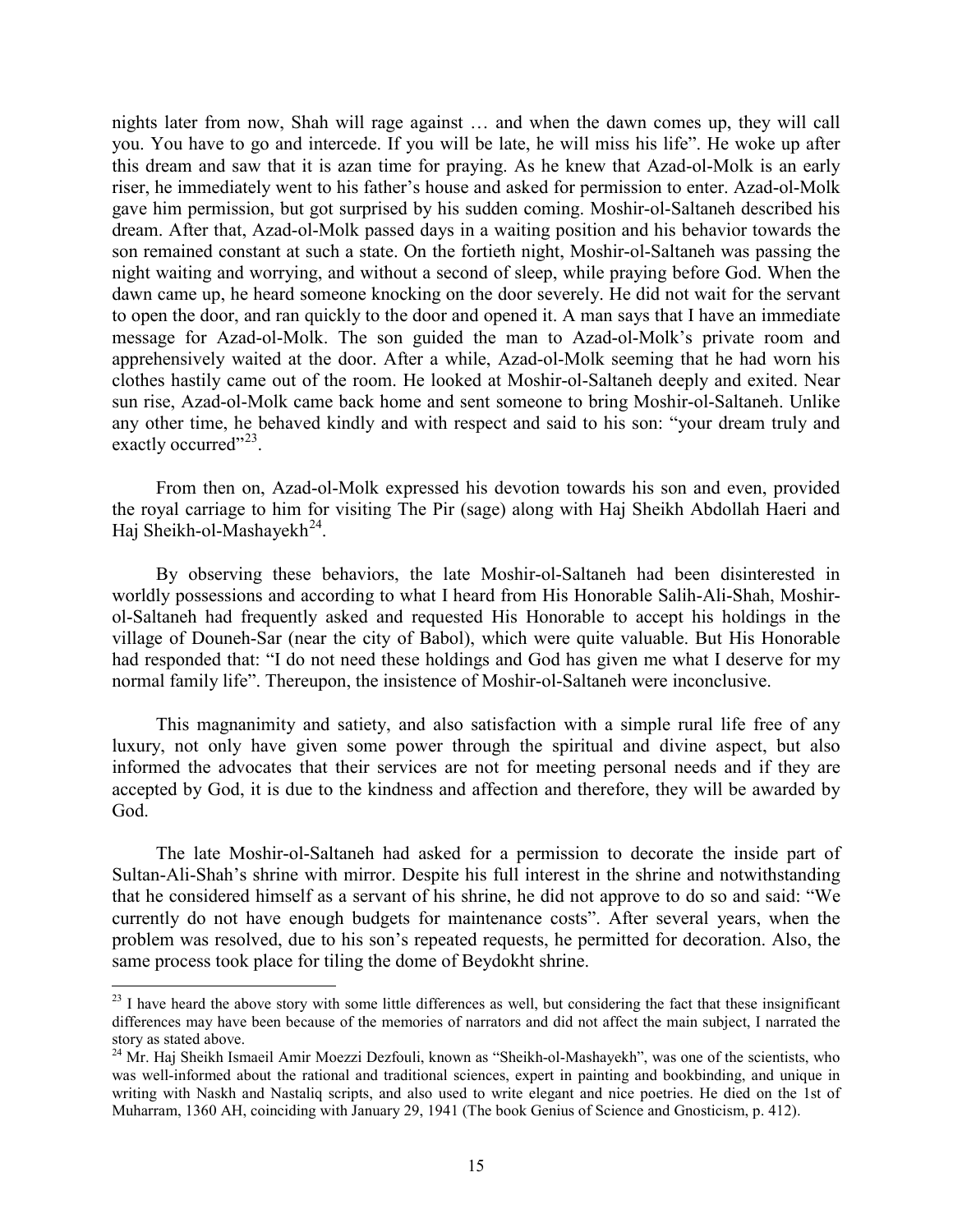This magnanimity and refusing the presents even for the tomb of his ancestor (though he frequently had expressed himself as the "shrine servant") had given power to his soul and strengthened his spiritual dominance, despite the fact that he was completely sure about pure intentions of the requesters. Whenever a requester presented a gift and he accepted that, the requester felt really happy and was proud that his gift has been accepted.

## **Confrontation with social difficulties**

In the confrontation with social difficulties, which were always imposed by the people against Sufism, he used adopt a very gentle approach and he avoided aggressiveness and retaliation, for the benefit of the religion and Gnosticism. He did not want that such conflicts turn out to be some tools in hands of the enemies of the religion and country, and avoided to create sequesters and intensify instabilities. I have heard the following story from him regarding this issue:

In 1920, His Honorable Salih-Ali-Shah went to the Holy Shrines pilgrimage in Iraq. In Karbala, due to the incitements of populace, one of the clergymen did not authorize his entry to the shrine and ordered the shrine servants to not let him to get inside. One day after the issuance of this order, when he went for pilgrimage, the servants prevented him to enter. He only stayed at the door and prayed, and then came back. After that, he did the same thing every time he went to the shrine. At that night, the British Consul General sent a message stating that if he desires, he can provide the arrangements, by which despite of the clergyman's order, Shrine servants would not prohibit his entrance. He replied that due to the fact that a clergyman and Sharia scholar has ordered such a verdict, he does not allow himself to disobey that. If my pilgrimage is about to be admitted, it would not make any difference in front of the shrine or at the door".

Along with the above story, or in a separate narrative, he mentioned me another tale with regard to the late Mirza Shirazi (may god bless him), as follows:

Due to impercipient fanaticism, some of Sunni Muslims insulted the late Mirza Shirazi and allegedly robbed his house. At that night, the British Consul General sent a message to the Sheikh and stated his apology and regret about this event, and promised to make it up and punish the criminals (at those times, Atabat in Iraq was under control of England). The late Sheikh replied that there has been a conflict and argument between two brothers and they, themselves, can resolve the problem. Thus, it is not allowed for foreigners to intervene in the dispute between two brothers and the Council is not required to intercede.

Similarly, in the social difficulties occurred for devotees, he recommended them to have patience and moral contrivance, and always prevented them to struggle and retaliate. The memory below is a representation of this point:

He considered all the letters as a greeting, either contained questions or were only for expressing the devotion, and therefore, according to the verse "When a greeting is offered you, meet it with a greeting still more courteous or at least of equal courtesy"<sup>[25](#page-15-0)</sup>, assumed himself

<span id="page-15-0"></span><sup>.&#</sup>x27;'وَإِذَا حُيِّيْتُم بِتَحِيَّةٍ فَحَيُّواْ بِأَحْسَنَ مِنْهَا أَوْ رُدُّوهَا'' ,Quran, Surah An-Nisa`, Verse 86 كَ **َََ**1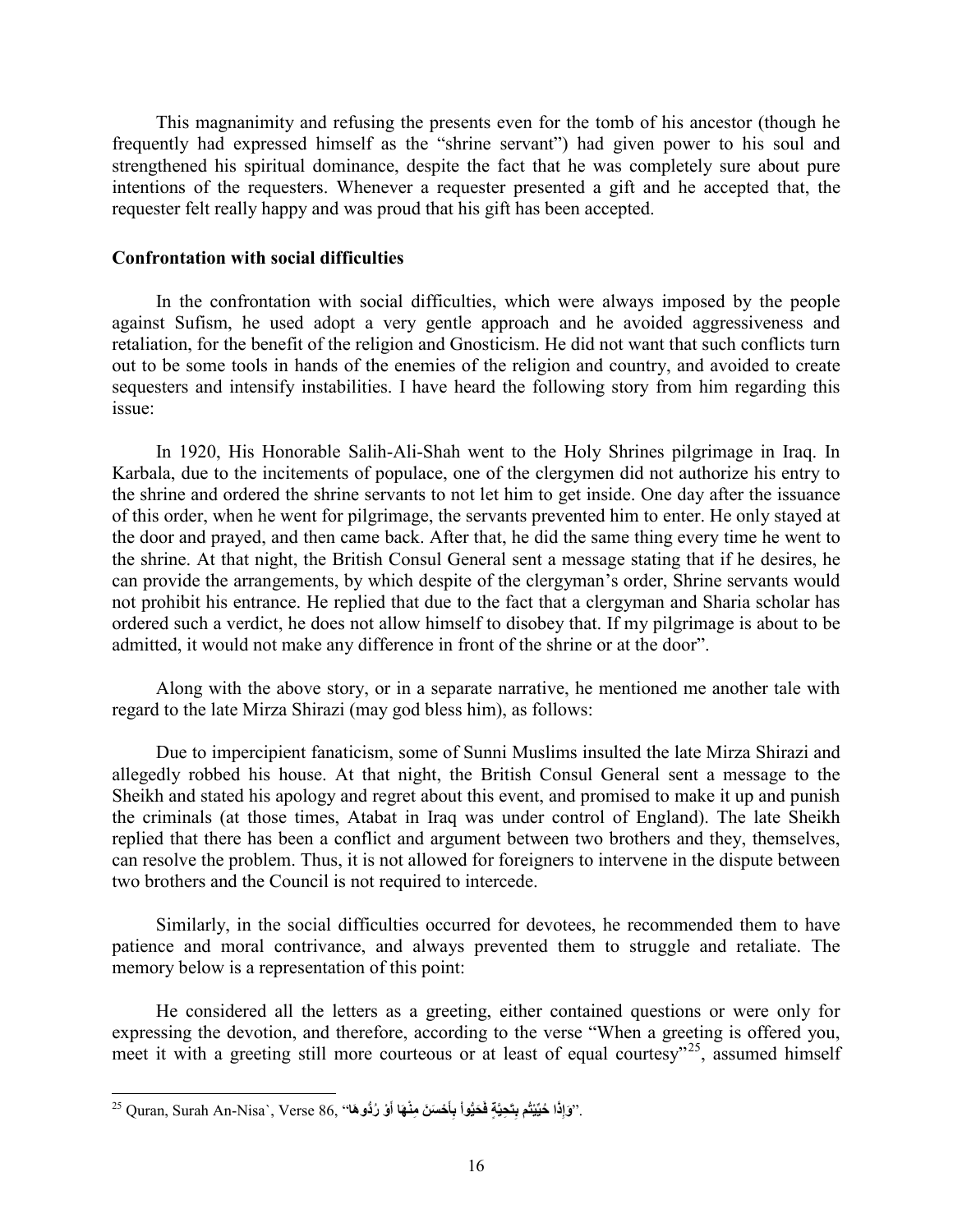committed to answer them personally and with his own handwriting. In addition, due to the fact that his audience would count on each word of his letters and paid attention to the words based on their devotion, criticism, or enmity, the complication of this task becomes clearly obvious.

Other people could only help in writing the addresses on the envelopes. Habitually, early at night after praying, we helped him with this little job at his presence at home. One night, I was doing this job, he gave me an envelope and said: "bring out the letter and read it". The letter had come from the city of Malayer, or Boroujerd … (I do not remember the city). One of his advocates had written that a preacher has recently sat on the pulpit and is attempting hard to attack and criticize Sufism and Mysticism, and has aggravated people against dervishes, so that as he has ordered, people do not allow dervishes to enter the bathroom and also tradesmen do not desire to deal with them. At the end of the letter, he had complained about the situation and asked for doing something to summon the preacher by the government center office and expel him from that city.

After reading the letter, he asked me: "what do you think; what should I reply?" I said: "in my opinion, Sufism and Mysticism have been suffered more by friends than enemies, because friends sometimes, while claiming that they are relying on Imam Ali's (AS) teachings, become aggressive by not paying attention to Sharia customs and doctrine and they forget this verse that: "O man! What has seduced you from your Lord Most Beneficent" or they express their assumptions as (in Dervishhood, it is believed that …) and mislead others. Enemies (due to any reason, either based on their unawareness or enmity) consider such believes and actions as a standpoint to judge and criticize, and consequently attack Sufism. Because of their attack, the negative and deviated points are attended and it is tried to resolve the issue and correct the person, but in this way, the result of friend's action is loss and the result of enemy's action is benefit. Hence, I believe that you would answer as below:

"You try to continue correcting your doings in your city. If his criticisms and objections regarding your acts are wrong, people will gradually understand the issue, and not only the negative impacts of his promulgations will fade away, but also the public will hate this preacher and their reaction will be benevolent with you, even more than before. But if his criticisms are right and some of you do not observe the determined trainings and behavioral orders, you should become aware of your faults by his statements, try hard to remove the flaws, and gain benefit from your enemies in this way. This is the true solution, not expelling or punishing the preacher, because expelling or punishing such a person will have an adverse influence and will make people hate you and love the preacher".

When the addresses were completely written on the envelopes and letters were put inside, once it was the mentioned letter's turn, he confirmed my viewpoint and stated that I have written the same answer as you stated.

#### **Precision in accounts and subsistence**

He was outstanding in livelihood affairs, so that the hostile's critics who interpreted everything according to their own opinions introduced him as someone who pays a lot of attention to the worldly affairs, whereas in reality, everyone could observe that his immaculate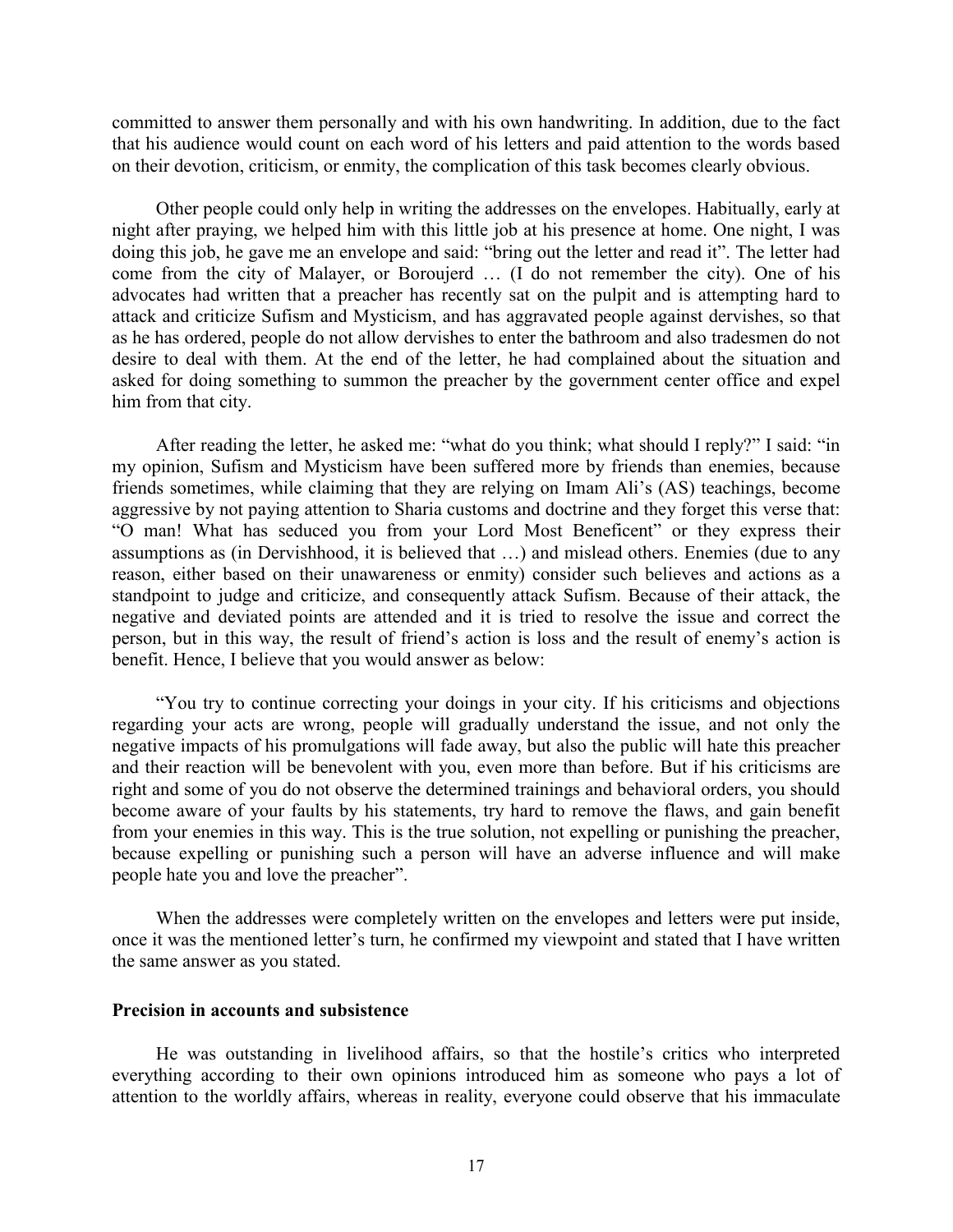intention and services towards the society, hometown, and his birthplace have made his doings into a kind of devoutness as the verse "Those who remain steadfast to their prayer"<sup>[26](#page-17-0)</sup>. He eluded from effortless and windfall money and did not take the fund, which was dubious, albeit it was his right.

The late Mr. Hadi Haeri narrated: "During one of my late father's trips, in which we were with Mr. Sultan-Ali-Shah in Gonabad for several months, one day, he went to the farm to check the fields. I and the late Salih-Ali-Shah, (which were both children at that time), went together with him.

In the middle of the way, when he went from one farming plot to another, he took off his shoes and shook them in order to empty the soils of dusted shoes in the first plot, and then put them on again. Then, he implied to me and said: "Hadi! Dou you know why I shook my shoes?" I did not have any answer, and then he added: "because the first farm was an endowment land and the second one was a proprietary one. I did not want that just a little bit of the appropriative soil comes into the proprietary land by my shoes, because it will remove blessing from the owner and will bring me misery and adversity".

This statement was stuck in Mr. Haeri's mind so that when, due to the request of the late Dr. Mosaddeq (the Prime Minister of Iran at that time), he accepted the position of Supervisor of Endowments Organization, he did not even drink a cup of tea in the office and did not accept even a Dinar as salary, overtime remuneration, or such other things. He sufficed to the pension he was receiving from the Department of Culture.

This kind of upbringing was also influential on His Honorable Salih-Ali-Shah. When he became a trainer, he taught the same behavior as well. He allocated a great attention and accuracy to endowments affairs and kept their calculations apart from other issues, which was evident in his works.

#### **Upbringing the children**

**.** 

He devoted enough attention to the training and upbringing of the children. Under his supervision and without any force on the children, they seemed to be completely free in selecting their life style. But under a perfect supervision, he guided them in all fields of life. Especially, in the areas of religious affairs, praying, fasting, and other worship rituals, he presented a great interest to children, but not with any compulsion.

For example, our mother also had the same interest and repeatedly asked us that: "Did you pray? Go and pray now". I remember that one day; she asked this question at the presence of my father. I answered: "Why do you ask me such questions? If I have not prayed, I will either tell you a lie, or will tell you the truth that will make you upset". The reply of mine was accompanied with my father's approving smile. He followed the instruction of the verse "Enjoin prayer on your family, and be constant therein"<sup>[27](#page-17-1)</sup> in his performances, through praying at early of

<span id="page-17-1"></span><span id="page-17-0"></span>

<sup>&</sup>lt;sup>26</sup> Quran, Surah Al-Ma`arij, Verse 6, "نالَّذينَ هُمْ عَلَى صَلَاتِهِمْ دَانِمُونَ".<br><sup>27</sup> Quran, Surah Taha, Verse 132, "وَ اَمْزَ اهْلَکَ بِالصَّلُوهِ وَ اَصْطَبِر عَلَيْهِه<sup>".</sup>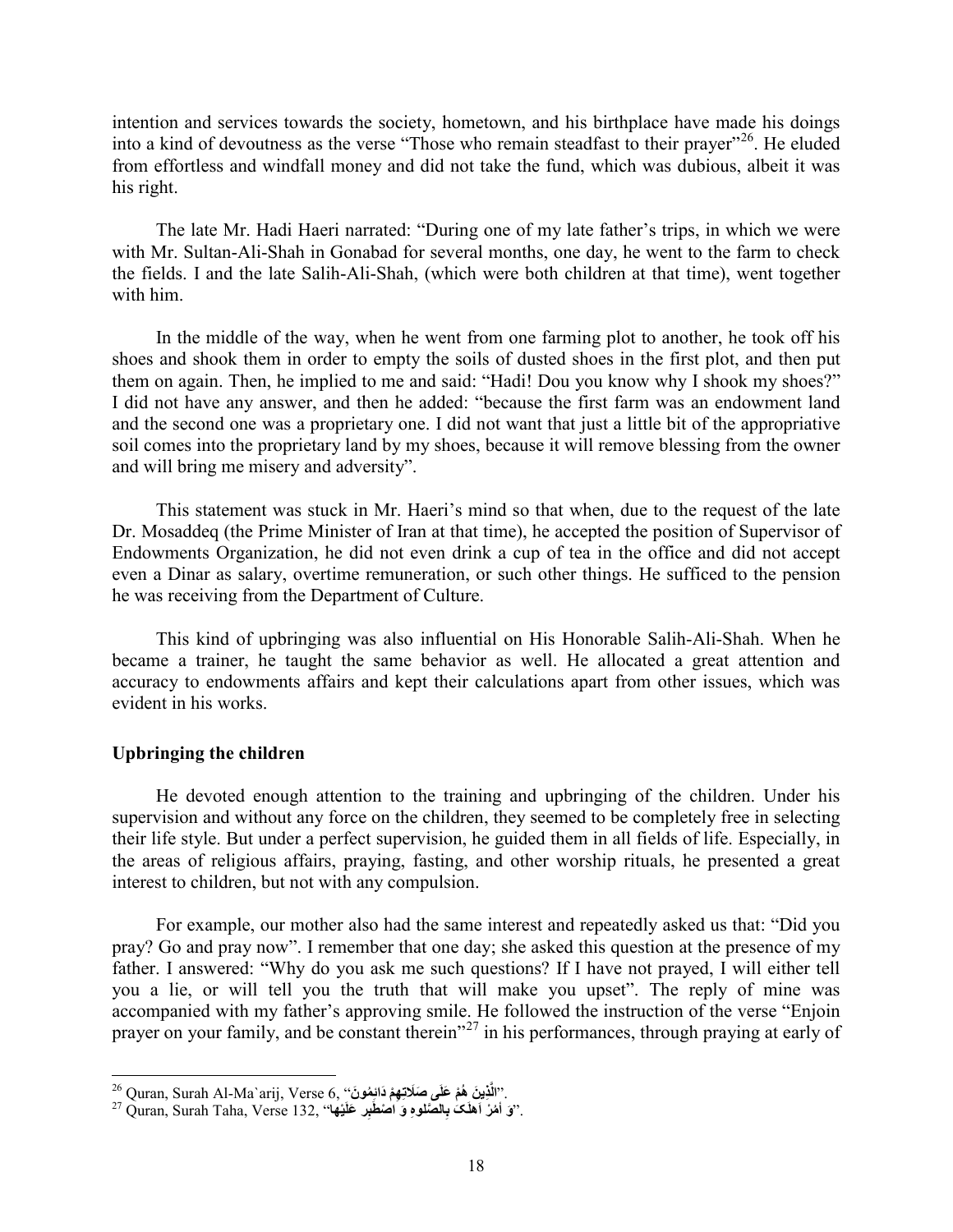the time, occasionally stating the advantages of worshiping God, and so forth, via indirect ways. For instance, he never commanded us to say "In the Name of Allah" before eating food, but whenever we sat at the table, he said "In the Name of Allah" with a relatively loud voice and then took his food. Because in the family, especially when kindness and sympathy are valued, the parents' behaviors will become a pattern for children. In fact, he used to imply thoughts and trainings rather than commanding directly.

In addition, he always attempted to keep his children away from any kind of pride and arrogance, which might deviate them due to the "noblesse oblige" and cause them to consider themselves superior than others. Therefore, our clothes in the elementary school were very normal and similar to those of the other children and we were not different from the others in terms of appearance. He did not let our teachers and principal to pay more attention to us because of our "noblesse oblige" credit. But fortunately, all of us were the top students at the school, in a way that there was no need to rely on our noblesse oblige. Thanks God that in all stages of our life, we did not need to do so. His way of children upbringing had made his children faithful, believing, and active, so that all of them rely on God and had self-confidence in their professions.

He expressed his respect and great kindness towards our mother (because of the way of training children by her) and also advised everyone and especially us to obey and love the parents. In addition, in his remaining will, he has noted these issues as well.

#### **Avoiding ceremonial formalities**

He avoided formalities and jollity, and kept us away from such things as well. He said: "in addition to limitation, formalities may bring losses as well".

His Honorable Salih-Ali-Shah did not fundamentally like welcoming and escorting and avoided the apparent effects of such glorifications. Due to this reason, in a travel from Mashhad to Tehran, because people had been informed about his coming, he chose bus for transportation so that no one would come to welcome him. This also happened in another trip as well. He wrote a message to Mr. Vafa-Ali stating that "no one should not come to come welcome". We, as his children, were enthusiastic to meet him at the soonest possible. Thus, we went to welcome alongside Mr. Vafa-Ali. When we reached there and got out of the cars, we went for kissing his hands. He stated to Mr. Vafa-Ali: "Why have you come for welcoming? I have told you that nobody shall come for this". He replied: "they have not come for welcoming… I am your servant".

His simple and unaffected life not only was a representative of his inattentiveness towards worldly fineries, but also a lesson for others; the spirituality of his life was reflected by his performances and states. He devoted himself to serve people and guide them. In a trip to Tehran, he felt ill and after the Morning Prayer, he had lied down for sometimes in his private room. A physician was also at his service. Then, he got informed that some people have come from Kashan (or another city) to meet him. He immediately rose up and got prepared to meet them. The physician asked him to continue reposing and when he did not accept, the physician insisted on his request. He replied: "I am devoted to these people and have come to Tehran to meet the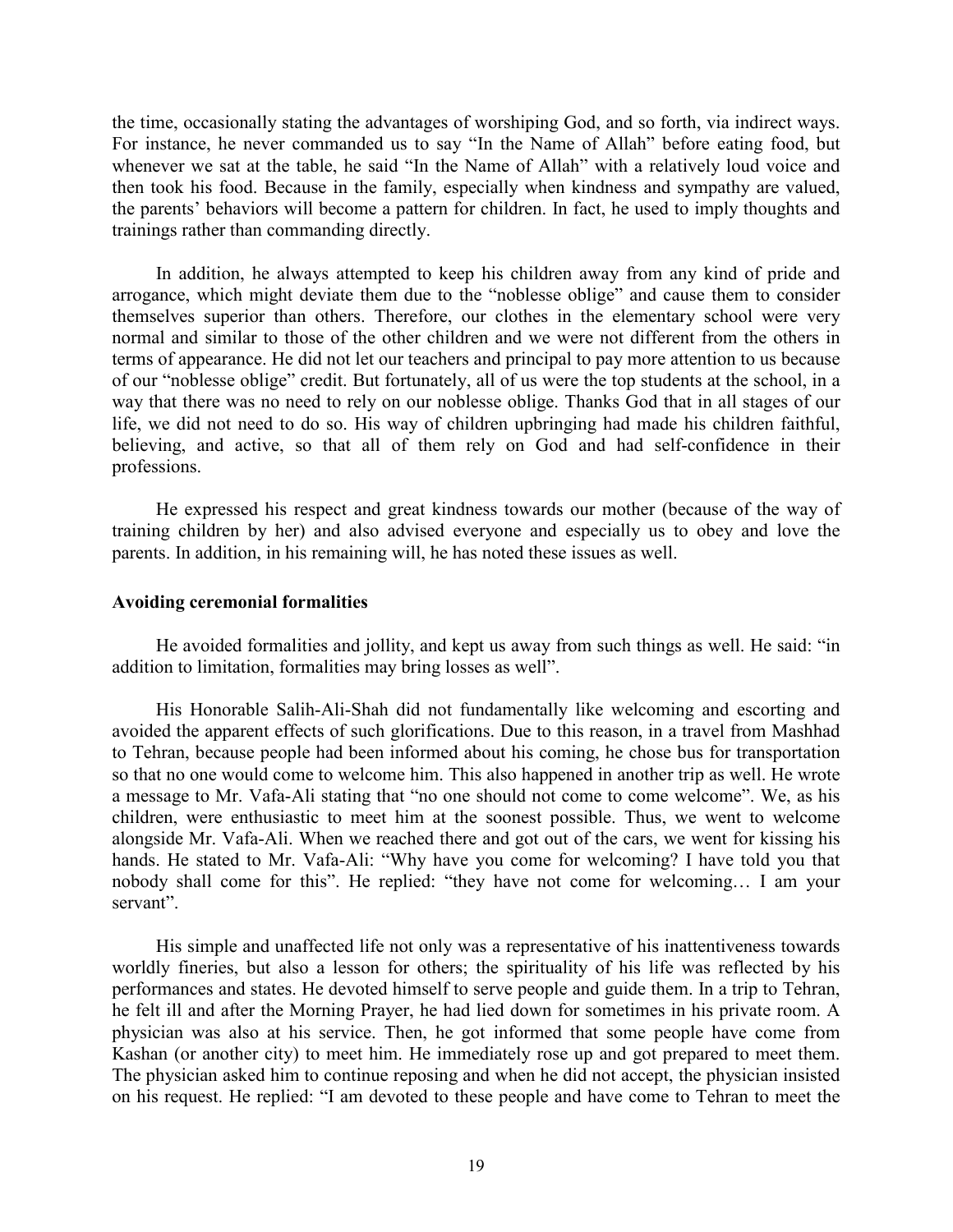dervishes. These people have tried hard to arrive here from long distances. Is it deserving for me not to take just a few steps and go out to meet them?!" In addition, he often used to travel by car and stay at any place possible on the way and always expressed his pleasure to meet the dervishes. Once a time, one of his sheikhs had traveled from Tehran to Mashhad (or vice versa) with plane. He wrote a letter to him somehow admonitory and stated: "if you can, it is on you to travel on your feet, in order for yourself to meet people and especially for people to meet you".

He paid a great attention to the spiritual needs of dervishes and stated: "God pays attention to these needs". He valued any word come out of a dervish's mouth and considered it effective. As an example (not as a metaphor), he reminded us the dream seen by two prisoners, which was afterward narrated by them to the Prophet Yusuf (AS). Then, he stated the prophet's interpretation of the dream and said: "after hearing the interpretation, one of the prisoners claimed: I told you a lie and have not seen such a dream. He (the prophet Yusuf (AS)) responded: the influence does not come from your dream, but from the words revealed by my tongue: "has been decreed that matter whereof you twain do enquire"<sup>28</sup>. Moreover, through some protent, he considered the influence as pure in the speaker's statement, not in the basis of the issue.

For example, once he intended to travel somewhere, in a public meeting he said: "I have planned to travel. Please do not say anything, because I will move off on Monday and before Safar  $13<sup>th</sup>$  (i.e., the two dates, which were allegedly unsuitable for traveling)". Then, he narrated a story, in which methinks in one of the trips, the dervishes of a city in the middle of the way had insisted him to give up moving for some days and stay; but he had refused. During that trip, the car had got broken down unexpectedly and made a long delay. He had said: "this was their hearty request that was manifested in their words".

In this way, during the moral trainings, he considered a faithful personality for advocates and therefore, respected the faith and immaculate hearts of everyone. In his opinion, every person must appreciate the existence of these things in him/herself and does not ignore their great value, because his/her hearty requests would turn out to be the God's intentions.

## **Salih Advice**<sup>[29](#page-19-1)</sup>

The only edited written book by him, which has been reprinted many times, is the book of "Salih (righteous) advice". This small book or booklet is a collection of the instructions for heart and body. This book has been apparently written in such a way that one can consider it as a professional physician's prescription, prescribed for purity and improvement of all organs, in a way that if somebody follows the orders, s/he will be protected against any disease. While not as much of argument and reasoning is observed in the prescriptions and they are merely instructions, any physician who sees it will perceive the high position of the author and would benefit from the instructions. A specialist would take it as a lesson and a non-specialist would consider the prescription for blessing. In this way, such a prescription is beneficial for all social classes.

<sup>28</sup> Quran, Surah Yusuf, Verse 41, "**َ یان ِ ِ َ ْفت َ ْست ِ ِیھ ت َّ ِذي ف ْم ُر ال ِض َي ْ الأ َ ُ.** 

<span id="page-19-1"></span><span id="page-19-0"></span><sup>&</sup>lt;sup>29</sup> The book of Salih Advice (Pand-e-Saleh).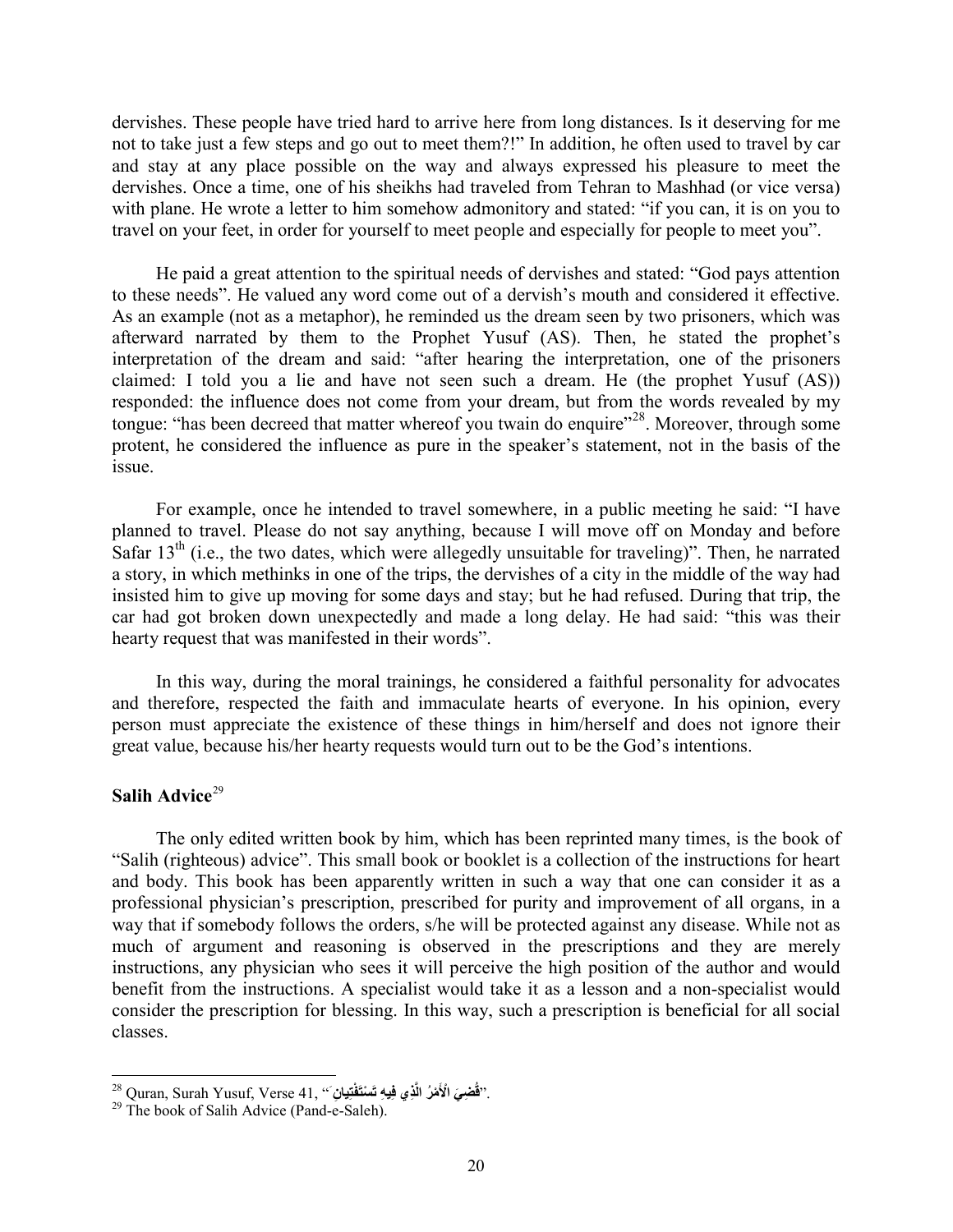If an interpreter of Quran studies the book "Salih advice", s/he will understand that the contents have been documented based on the Quran verses. Similarly, if an ethics scientist reads the book, s/he will consider it the best ethics book ever; a religious jurisprudent and narrator will see the religious narratives and principles inside it; and a mystic will find the highest gnostic position in it, or in other words, will find a collection of attraction and conducts in this brief phrase that "engaged hands with working, but the heart with the Beloved"[30](#page-20-0). This book is a masterpiece in gathering excellent meanings in brief words.

The situation and atmosphere of that time of writing this book was such that the king of Iran, Reza Shah, was repressing all local and public powers and attacking in any way possible against dominant religious groups. By distorting the subject, some people had made him scared of the quantitative and qualitative influences of the dervishes and had told him: "These people consider themselves as kings and add the word "Shah (King)" at the end of their names. At the present time, they know "Salih-Ali-Shah" as a king and if they can, they will rebel against you". In addition, publication of some books of the late Haj Sheikh Abbas-Ali Keyvan Qazvini, who had turned out from being dervish and was writing some texts against dervishes, had also made his mind more chaotic.

Following these events, in 1937, one of his advocates was framed to be accused by the government for opium trafficking and got arrested. Framing continued until proving that there would be a trafficking gang in Beydokht. Fortunately, in the Misdemeanor Court, the judge issued an exoneration verdict, which made Reza Shah angry and he ordered, the judge was suspended by the Minister of Justice and was accused of receiving bribes. Then, they pursued their previous intention, this time for giving bribes, and summoned some people even from Tabriz, Tehran and Gonabad to the court. During these events, Salih-Ali-Shah traveled to Tehran twice: one took place in the winter of 1938 and the other one in the winter of 1939. In the second trip, hallucination was removed from Reza Shah's mind and at the same time, Salih-Ali-Shah wrote the book "Salih advice" in the spring of 1939 in order to state the general instructions and allegedly, Reza Shah understood his mistake with regard to its content.

With such a high spiritual position, he was never ignorant of his regular life and, himself, was a true representation of the phrase in "Salih advice": "and of course, the most influential "enjoining the good and forbidding the evil" are those implemented by our own conduct"  $31$ .

Such a form along with such a deep meaning, Can belong to no one but a prodigious potentate

#### **Activity and skill in agriculture**

As an example, his performance in different branches of agriculture was unique and one can say that he was a model for all residents of the region and also the advocates. I remember that when I was a child, we went to the preliminary wells (the source well) of his own-built aqueducts, called "Salih Abad". He, himself, instructed the pitman on how to continue digging

**.** 

<span id="page-20-0"></span><sup>&</sup>lt;sup>30</sup> The book "Salih Advice",  $5<sup>th</sup>$  edition, page 51.<br><sup>31</sup> The book "Salih Advice",  $5<sup>th</sup>$  edition, page 86.

<span id="page-20-1"></span>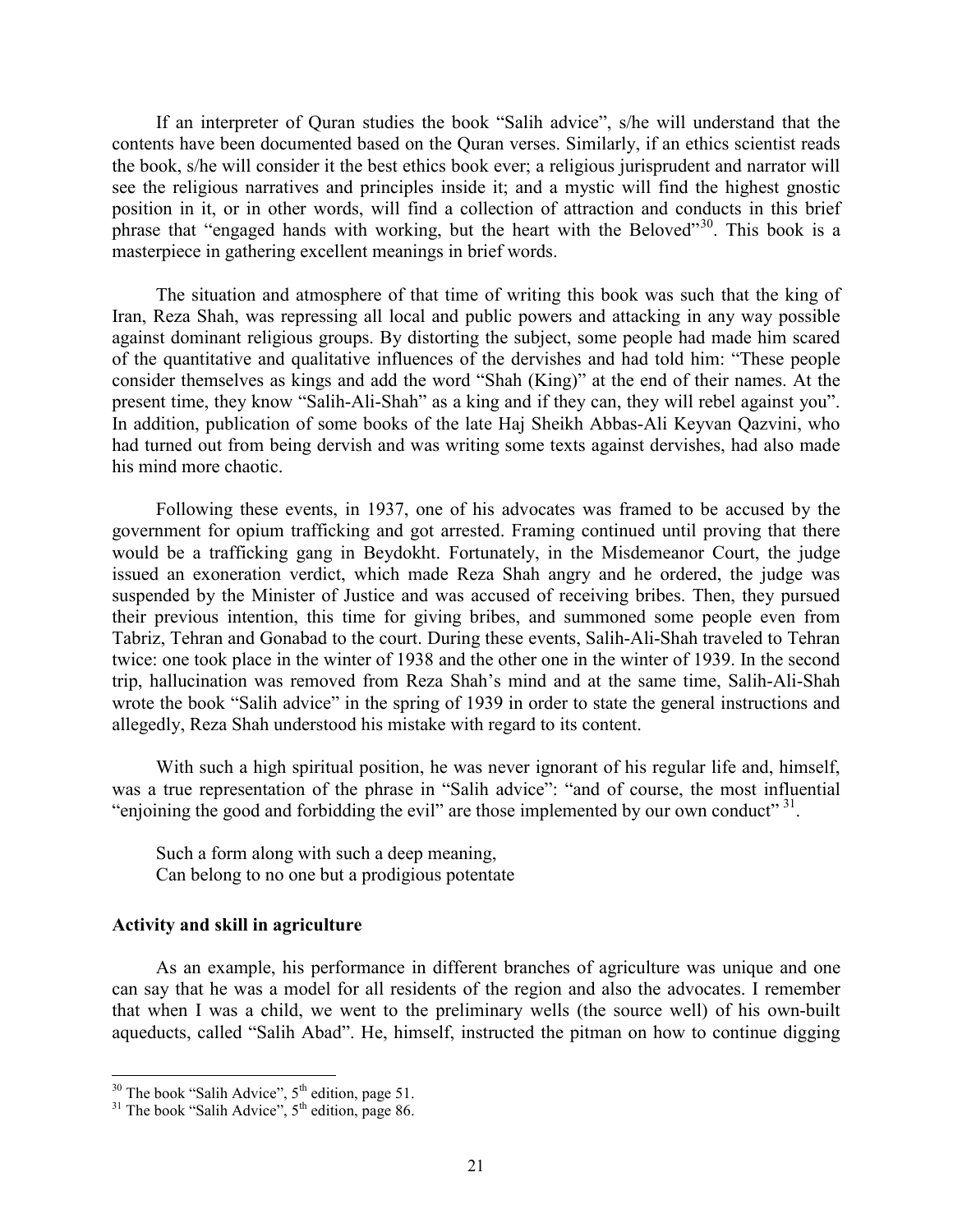the aqueduct and the man who was prominent in his job, accepted his superiority in this field. Sometimes later, some of the pitmen came and reported about the situation of water streaks, the water spurt direction and so on, and consulted with him on how to proceed the job. Furthermore, in an Agricultural Product Exhibition held in the state of Khorasan, his grown pomegranate (as well as another fruit, I do not remember it), received the exhibition award.

His skills and performances in all branches of agriculture and aqueduct affairs were at such a level that if they became operationalized in appropriate environments such as the states of Mazandaran and Guilan, multi thousand times more earning and possession could be achieved. But his concentration was on reclamation of Beydokht and Gonabad, which were the place of the tomb of Sultan-Ali-Shah, his ancestor and first teacher. He said several times: "I am servant of this tomb", and later was buried at the same site. He desired to demonstrate an exemplar model of performance to the hard-working and contented residents of Gonabad.

In a trip to Mazandaran (in 1948, if I am not mistaken), he was the guest of Moshir-ol-Saltaneh Amir Soleimani and stayed in his proprietary garden, located in the village of Douneh-Sar (near the city of Babol). According to his habit, every morning, he walked in the garden and instructed the gardeners. One morning, while walking on the path of the garden, Moshir-ol-Saltaneh talked about drought and shortage of water in the wells and explained about people complains. Having listened to Moshir-ol-Saltaneh, he suddenly stopped and commanded to dig a well just right there. Pitmen did so and an artesian well with a large amount of high-pressure water was resulted. In line with the first one, two other wells were also drilled and all the three were artesian. Later on, I personally visited them between 1964 and 1965.

With such an accuracy and caution, careful auditing, inattention the windfall possessions and so forth, and expecting the fact that every human being may be fallible, fundamentally he would not be immune of them and regarding the fact that the number of Immaculates is restricted to fourteen and no more, lawfulness and unlawfulness in his actions were such shown that in my opinion, his doings could be a criterion for determining the lawfulness or unlawfulness of affairs.

## **Judgment in social and political affairs**

## **Land reform in 1963**

When the issue of land reform came up in 1963, he considered it opposite to the Sharia law and consequently, did not consent to it. He did not endorse the papers related to his properties granted to others (it can be even claimed that they forced buyers to make the purchases), and did not also receive the installments. Such a practical declaration of his viewpoint had various impressions on different people. He said: "I regard this act as an opposite to Sharia and do not endorse the document, and do not receive the installments, but have no authority or power to withstand against the government". This was in fact some levels of enjoining good and forbidding evil, which could be done at that time, and were considered under the concept of avoiding oppressed. He adopted the same approach for the social and political issues as well. Deep reading of the book "Salih advice" can clarify the situation of that era to some extent and also the intention of writing that book.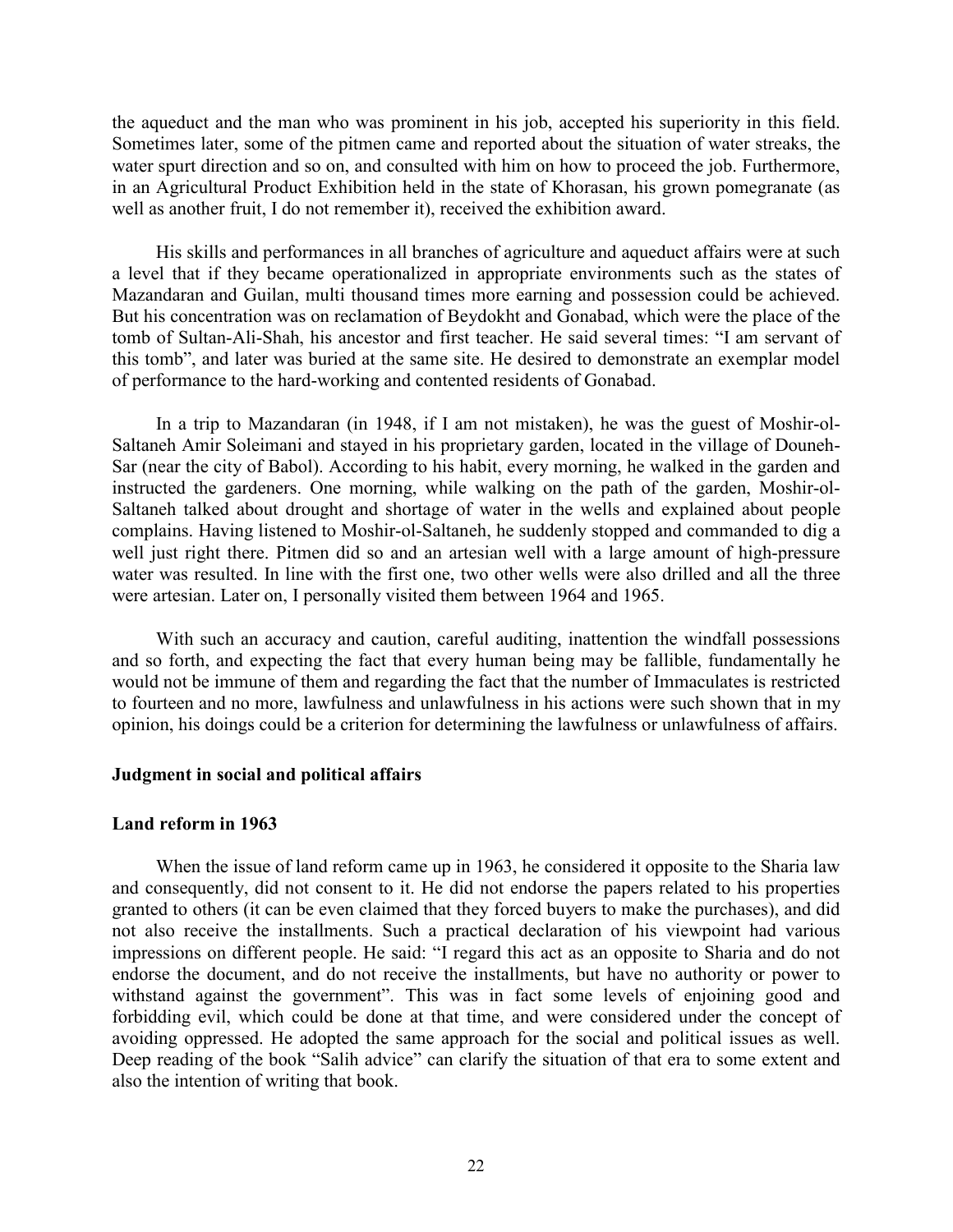In the book "Salih advice"<sup>[32](#page-22-0)</sup>, a clear and explicit instruction has been written, that states: "Learning the customs of war at any time is necessary for the Muslims in general, and for the Shia in particular, who are expecting the Imam in order to crusade alongside him". This kind of explicitness and command was not stated by any of the claimants of campaign at that time. But, in such circumstances, in order to moderate the command and calm down the excitement that may rise due to personal emotions, he also says in an other place in the book that: "The country's laws and obeying should be respected and not to violate personal duties as possible, but to do what has been assigned to do and do not interfere in politics! Lest becomes a tool for implementation of others' intentions $33$ ".

In fact, he prohibited people from interfering in politics in order for them not to become a tool for others; otherwise, in all periods, dervishes have been present in different political parties and groups. For instance, during the constitutional revolution (*Mashrooteh*), the late Motamedol-Tolieh and Etemad-ol-Tolieh were two brothers, but one was with and the other was against the constitutionalism. The correspondences and manifests sent at the beginning of the constitutional revolution from Mr. Sultan-Ali-Shah, and then from Mr. Noor-Ali-Shah and Mr. Salih-Ali-Shah, were basically to advise them to pure intentions, brotherhood, and giving service to people. They did not prohibit anyone from the beliefs (even wrong beliefs) that had been resulted from their purity of intentions. Additionally, they certainly accorded their sermons with the Prophet Muhammad (PBUH) who said: "Differences in my nation are a mercy<sup>34,"</sup>. In addition, another point is related to the fact that dervishes, according their personal credits, were free to perform social practices with the sincerity and intention to serve people, but they were banned to attribute themselves or their opinions to Sufism or Dervishhood. He, himself, also did not state such issues as commands and expressed that these subjects are not related to Dervishhood.

Their statements showed that the mystic doctrine is the nest of heart, emotions, and pure intentions, whose external appearance might be diverse. Abazar used not to store anything at home and said: "I do trust in God". Salman warily used to store enough amount of food for a certain amount of time (I think for a year) in order for his concentration not to be distracted while praying because of thinking about food. These two high-level men were both at the highest stages of mysticism.

In the book "Salih advice", the same issue is expressed: "However, while worldly movements and revolutions which are obvious in every matter should also influence us, wake us up, and exploit the time. Although the title such as political parties, convening, and interfering in worldly affairs are not proposed in thralldom and Dervishhood, but faithful people should be smart and operative, appreciate peace, and thank for it. In addition, it is required that whenever the obstacles are mild, (faithful people) attempt to consider and act, and strive to remove the religious doubts and conflicts<sup>"[35](#page-22-3)</sup>. However, the "exploitation of time", as previously indicated, should come along with obeying laws and avoiding becoming a tool at the others' hand.

**.** 

<span id="page-22-0"></span><sup>&</sup>lt;sup>32</sup> The book "Salih Advice", 5<sup>th</sup> edition, page 84.<br><sup>33</sup> The book "Salih Advice", 5<sup>th</sup> edition, page 105.<br>باختِلافُ اُمَّتَى رَحمَّةٌ "

<span id="page-22-1"></span>

<sup>ُ</sup>

<span id="page-22-3"></span><span id="page-22-2"></span> $35$  The book "Salih Advice",  $5<sup>th</sup>$  edition, page 5.